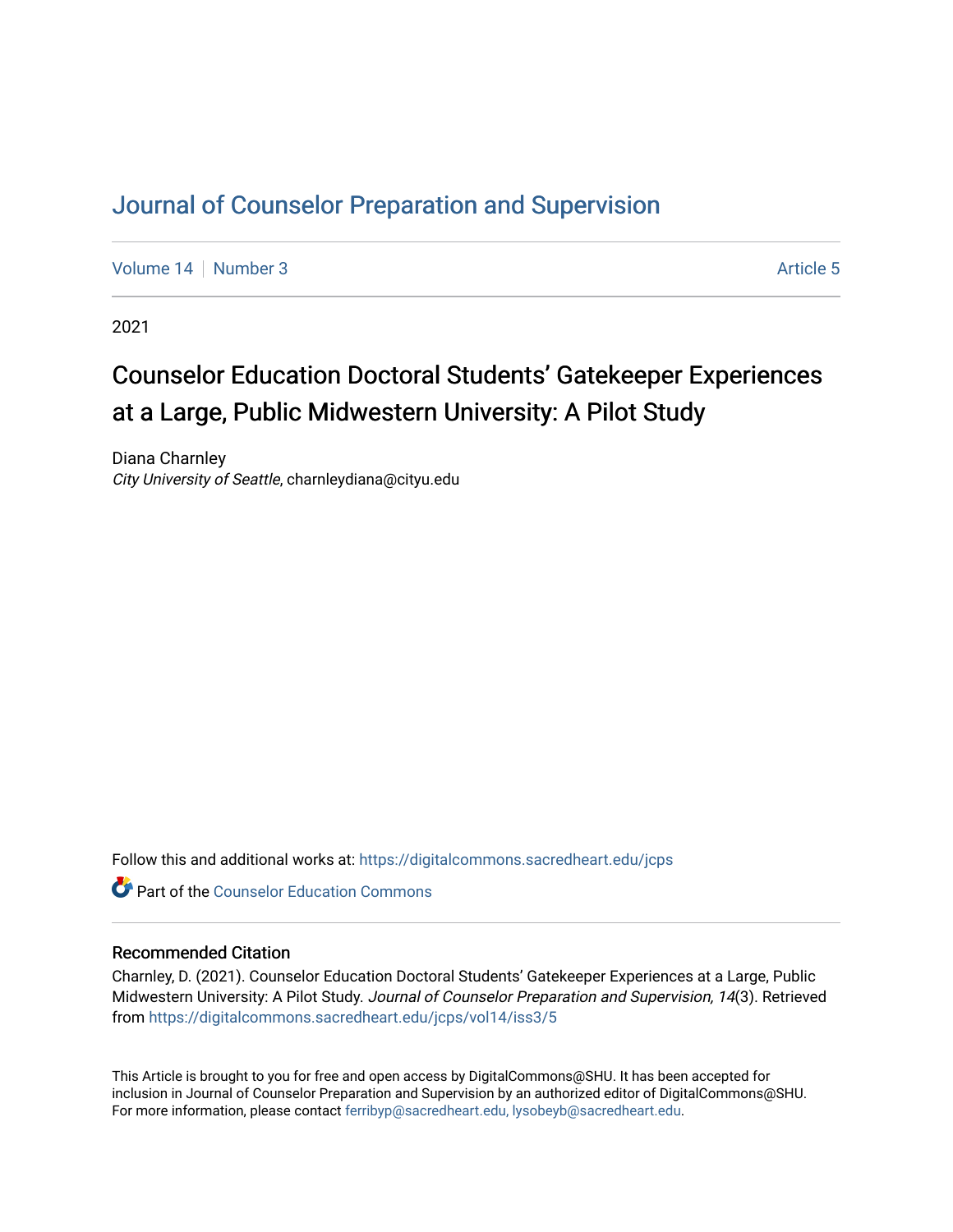# Counselor Education Doctoral Students' Gatek eeper Experiences at a Large, Public Midwestern University: A Pilot Study

# Abstract

This pilot study seeks to understand the gatekeeping experiences doctoral students have had during their training at a large, public midwestern university in a CACREP-accredited program. Using a basic qualitative approach, five students were interviewed about their gatekeeping experiences and learning process as well as how they navigate their multiple professional roles as developing gatekeepers. The following themes and sub-themes are discussed: (a) gatekeeping experiences, a process with several gates; (b) learning to gatekeep, primarily through experience and overcoming barriers; and (c) multiple professional roles in gatekeeping, focused on teaching and supervision and the impact of faculty mentors.

## Keywords

Gatekeeping, Counselor Education, Doctoral Students, Professional Roles

### Author's Notes

I would like to thank my advisor for his guidance, my research mentors, and my family for their support.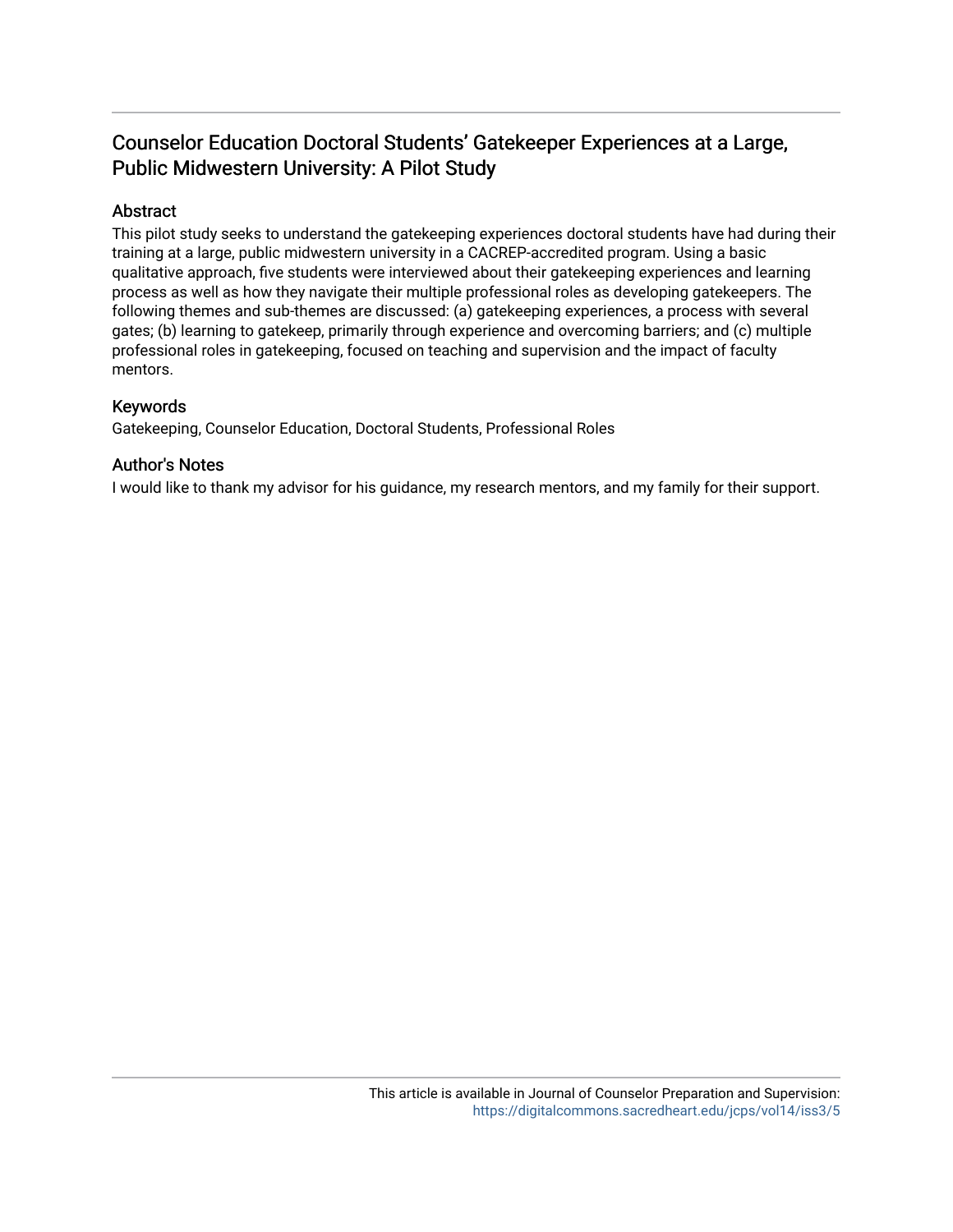#### **Introduction**

Gatekeeping is a critical, yet complex aspect of work as a counselor educator as outlined in ethical, professional, and institutional guidelines. As many as half of all students in CACREPaccredited programs may not have access to information regarding the gatekeeping process in their program (Bryant et al., 2013). This study sought to understand how counselor education doctoral students at a large, public midwestern university experience their training and preparation to become gatekeepers for the profession. The implications for counselor educator and supervisor preparation and directions for further research are discussed.

#### **Literature Review**

Gatekeeping is a professional and ethical responsibility in counselor education as outlined in the American Counseling Association's Code of Ethics (American Counseling Association [ACA], 2014). Gatekeeping is defined as "the initial and ongoing academic, skill, and dispositional assessment of students' competency for professional practice, including remediation and termination as appropriate" in the ACA 2014 Code of Ethics (p. 20). Conversely, gate slippage refers to "a phenomenon when a supervisor does not instigate remediation with a supervisee after recognizing potential gatekeeping issues" (Dediego & Burgin, 2016, p. 180). The Code of Ethics outlines gatekeeping protocol explicitly in section F code 6.b, where it denotes that gatekeeping is an ongoing process of assessing potential limitations of those under one's charge and creating a plan and securing means for remediation, which could include dismissal or loss of credentials or licenses (ACA, 2014, p. 13). This part of the ethics code references supervisors as those responsible for gatekeeping, but other areas of the code denote that those serving in the role of counselor educator are expected to uphold this gatekeeping standard as well (ACA, 2014). The Code of Ethics (2014) further defines supervisors as trained counselors who oversee counselors'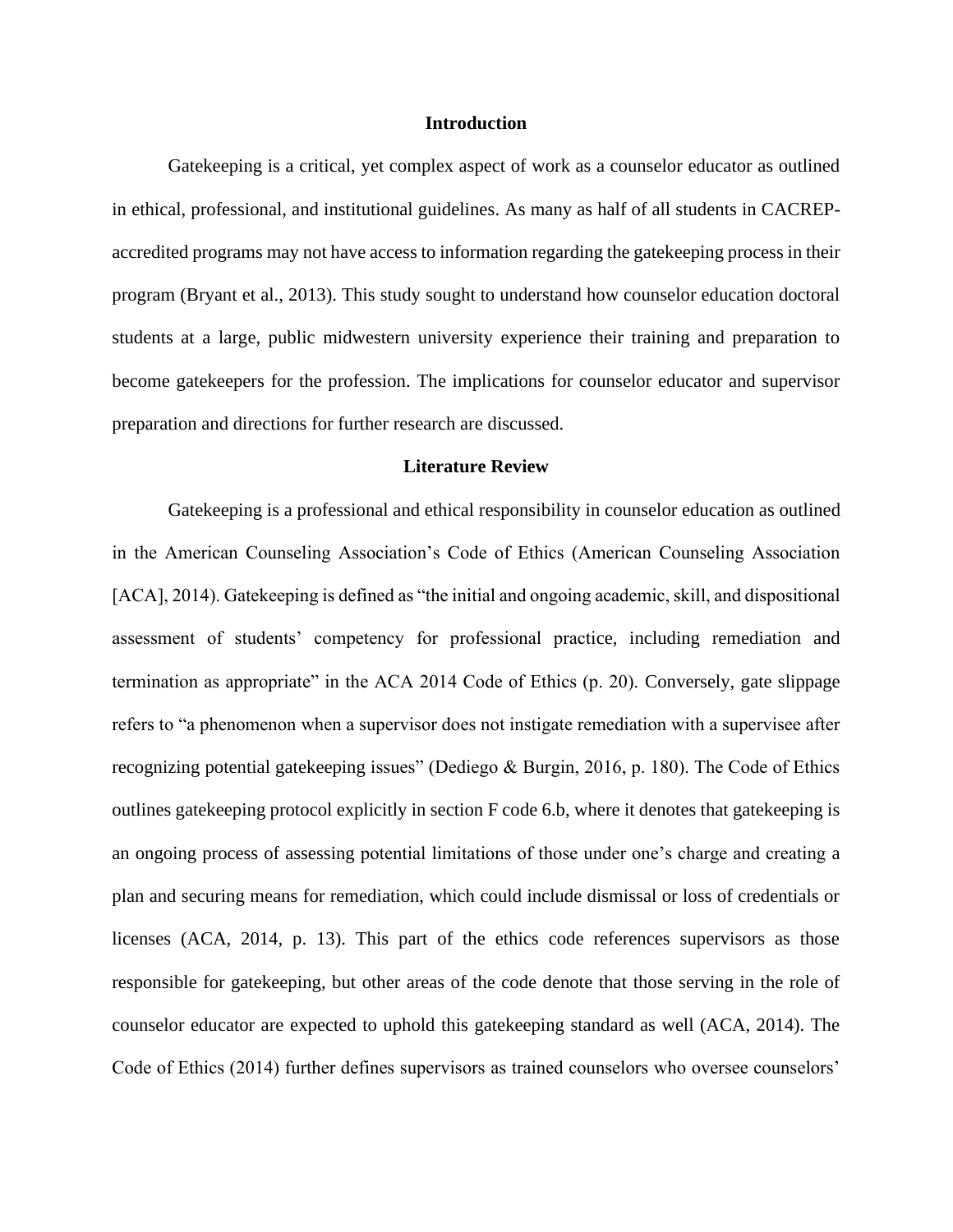and counselors-in-training's clinical work and counselor educators as counselors who are predominantly engaged in developing, implementing, and supervising professional counselors' education and preparation.

Though gatekeeping typically falls to counselor education faculty and supervisors who supervise the clinical work of students, students must also serve as gatekeepers in some situations: "When students function in the role of counselor educators or supervisors, they understand that they have the same ethical obligations as counselor educators, trainers, and supervisors" (ACA, 2014, p. 14). Doctoral students and faculty have the same ethical responsibility to act as gatekeepers to the profession, but practically their duties may differ depending on the program. Though master's students do not operate in these roles prior to graduation, doctoral students' training does require them to function in the role of both counselor educators and supervisors. Doctoral students are specifically charged with "screening, remediation, and gatekeeping" relevant to both teaching and supervision functions (Council for the Accreditation of Counseling and Related Educational Programs [CACREP], 2016, p. 38-39). In addition to these ethical and accreditation requirements, doctoral students must also be aware of institutional policies for gatekeeping.

CACREP requires in their 2016 accreditation standards that "Counselor education programs have and follow a policy for student retention, remediation, and dismissal from the program consistent with institutional due process policies and with the counseling profession's ethical codes and standards of practice" (CACREP, 2016, p. 5). Remediation is a process addressing and documenting observable deficiencies in student performance and providing a specific plan or means to remedy the deficiency; common areas requiring remediation according to students include willingness to self-reflect and receptiveness to feedback, counseling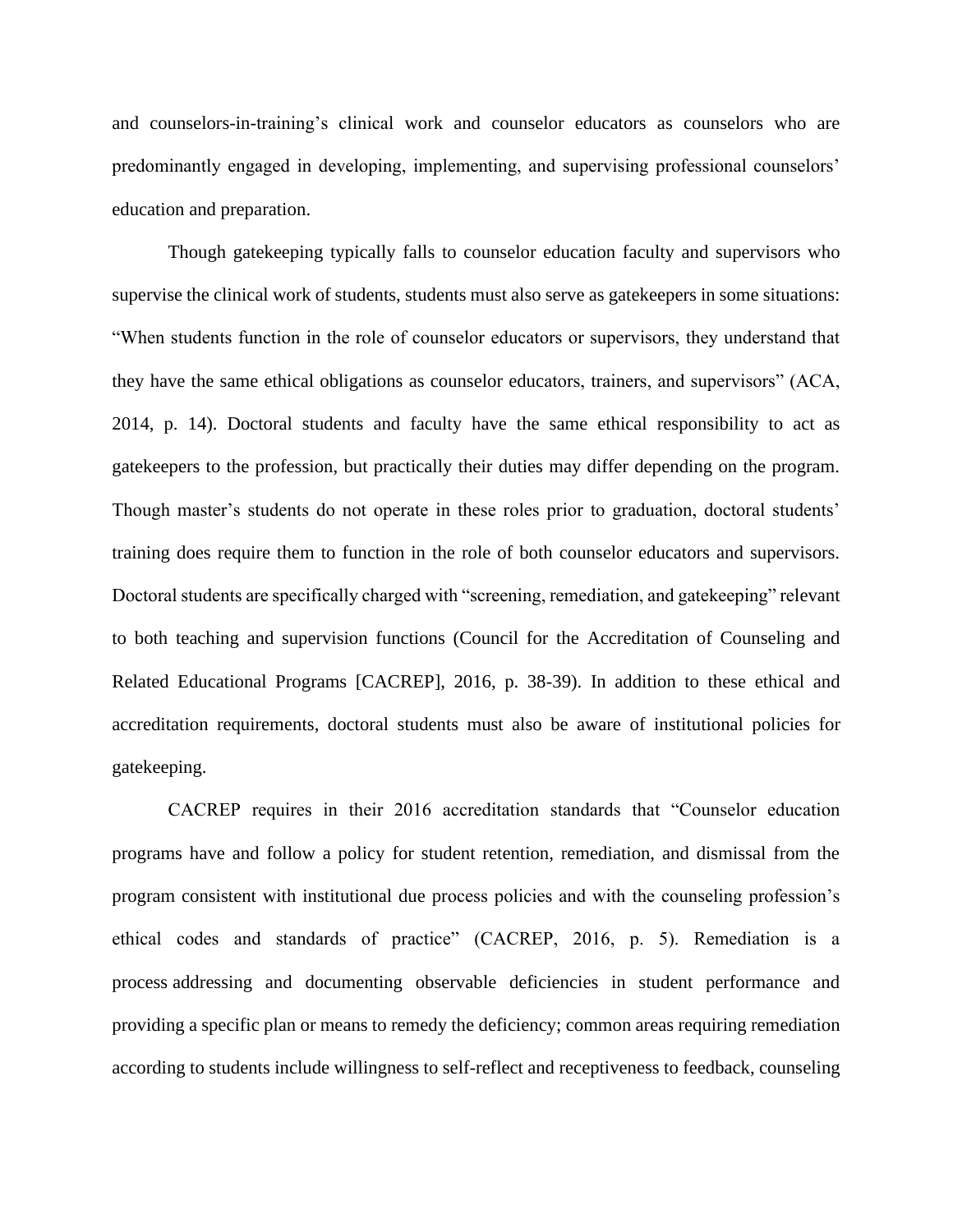skills, and maintaining appropriate professional boundaries (Henderson & Dufrene, 2013). There are typically several gates in the process to catch and remediate concerns, beginning with admission, though up to half of programs may not have sufficient gates throughout the process (Bryant et al., 2013). Despite CACREP requirements, it appears gate slippage is still occurring (Gaubatz & Vera, 2002).

A study of 10 master's-level students' perceptions of gatekeeping found that most students were unaware of gatekeeping processes despite having concerns about peers (Foster et al., 2014). In another study, the combined gate keeping intervention rates reported by both faculty ( $n = 45$ ) and students ( $n = 62$ ) suggest about 21% of master's students could be professionally deficient and complete their program without remediation or intervention (Gaubatz & Vera, 2006). A study of 103 clinical supervisors of master's students at internship field sites found that only 35% of the supervisors reported gatekeeping concerns to counselor education faculty, indicating about 2 in 3 concerns may not be addressed in supervision settings in addition to academic settings (Freeman et al., 2016). These studies reveal deficits in gatekeeping in programs, thus indicating potential deficits in gatekeeping training and application. Given rates of deficiency among students compared to rates of reporting concerns, it is likely that students who are professionally deficient are not addressed by gatekeepers and thus harm clients and the profession.

Cultural dynamics are an assessed area of counseling competence, but little is understood about how culture impacts gatekeeping. Though cultural dynamics in gatekeeping specifically are insufficiently researched, literature does indicate that cultural identity influences both supervision and teaching roles in which gatekeeping occurs. Gender identity and dynamics influence the supervision relationship in several ways, including perceptions of power and openness and honesty within the relationship, as found in a systemic literature review (Hindes & Andrews, 2011). Racial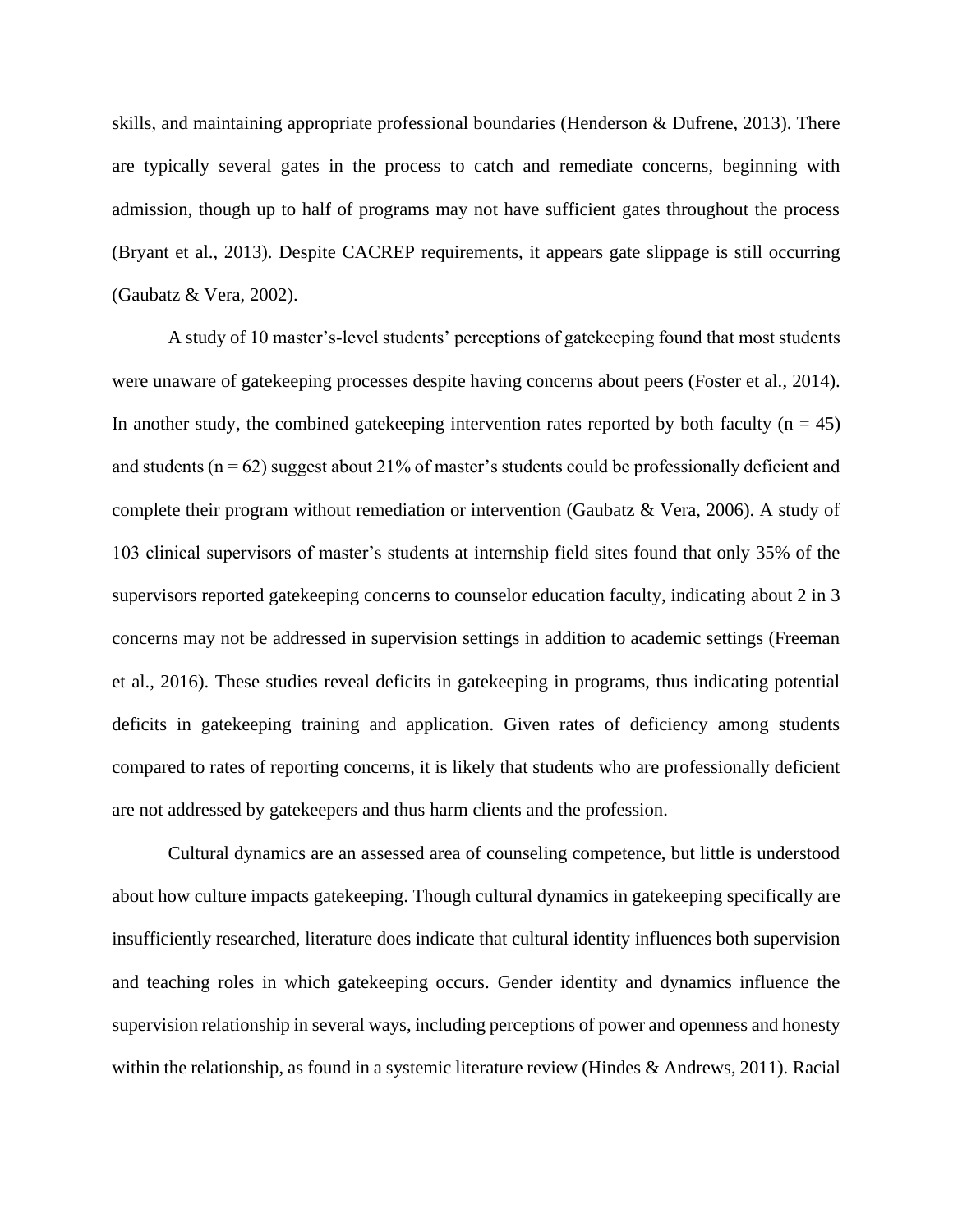identity also impacts doctoral students' experiences with faculty and other students such as feeling disrespected or isolated, which could influence supervision and teaching experiences and thus gatekeeping (Henfield et al., 2013). Trepal and Hammer (2014) looked at critical incidents in doctoral supervision training and found that multicultural training and culture impacted their supervision experiences, including gatekeeping.

In terms of teaching and cultural dynamics, research indicates an awareness of the impact of cultural dynamics, including in assessment of professional competence. Brown-Rice and Furr (2016) discovered that knowledge of students with problems of professional competence increases the stress of both faculty and students, and that faculty expressed concern about appearing culturally insensitive or struggling to balance gatekeeping with empathetic responses. Goodrich and Shin (2013) propose a culturally responsive approach for addressing professional competence, which focuses on faculty self-reflection, considerations of culture and intersectionality, and a group system intervention. Haskins and Singh (2015) also introduced a model to infuse critical race theory in counselor education pedagogy in response to a need for greater cultural awareness in the classroom. It is apparent from the number of culturally informed pedagogical approaches and existing research on teaching in counselor education that cultural dynamics impact both policy and personal interactions in training programs, and thus gatekeeping decisions as well.

Doctoral students are at the crux of these sociocultural interactions as gatekeepers, both in supervision and teaching. They are also in a unique position to interact with master's students in many capacities (i.e. mentor, supervisor, classmate) and could provide additional perspective for gatekeeping of master's students, who may be easier to identify as professionally deficient through non-academic or peer interactions. Gatekeeping concerns may be identified from multiple sources,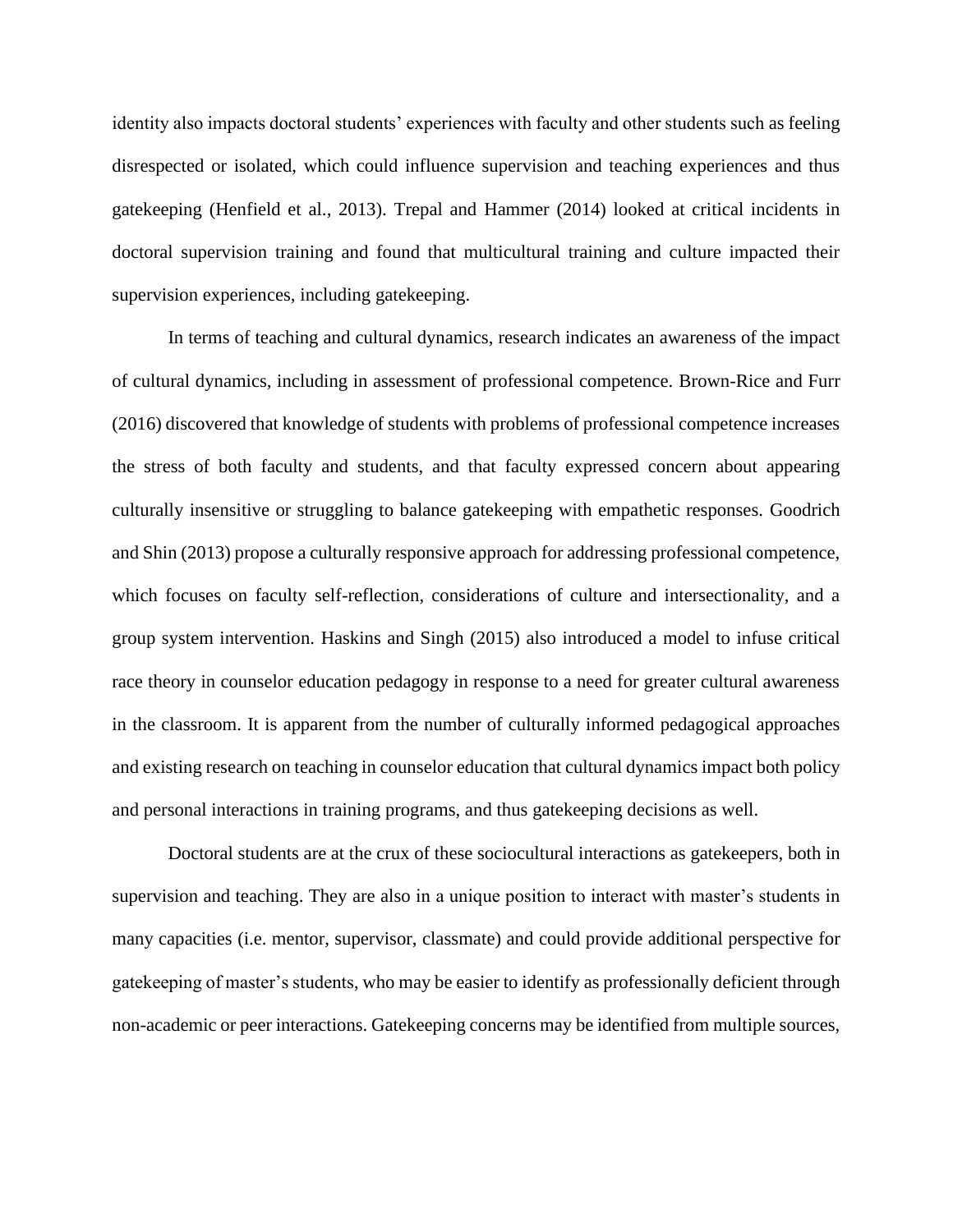including doctoral students, and greater training and awareness of gatekeeping policies may increase the chances that these concerns are reported.

#### **Research Problem and Significance**

The Council for the Accreditation of Counseling and Related Educational Programs' (CACREP) 2016 standards require that all programs have a remediation policy consistent with the ACA Code of Ethics (CACREP, 2016). Despite the CACREP mandate and several models for remediation policy, inconsistencies in the implementation of addressing a gatekeeping concern are pervasive in the literature (McCaughan & Hill, 2015; Swank & Smith-Adock, 2014; Wilkerson, 2006; Ziomek-Daigle & Christensen, 2010). The program policy at the institution where the study was conducted indicates that students are reviewed annually and if a concern requiring action arises, the faculty discuss the concern, allow the student to share their perspective, and then decide whether to recommend remediation or not; a Professional Conduct Concern form can also be filed, formally detailing the nature of the concern in the student's departmental file. If departmental intervention does not succeed, students may be referred to university review boards who may issue warnings, behavioral contracts, academic probation, or suspension and/or dismissal from the university, or the department may choose to remove a student from the program. To contend with the mandates that doctoral students be gatekeepers at professional and institutional levels, there is corresponding required training for doctoral students on gatekeeping and remediation.

The CACREP 2016 standards mandate that doctoral students must complete coursework in theories, techniques, and methods of supervision as part of their program training. Counselor education and supervision doctoral students at the institution where the study took place take two courses directly related to supervision, including a course on theories and a practicum course, in accordance with CACREP guidelines. Despite the critical role that doctoral students' supervision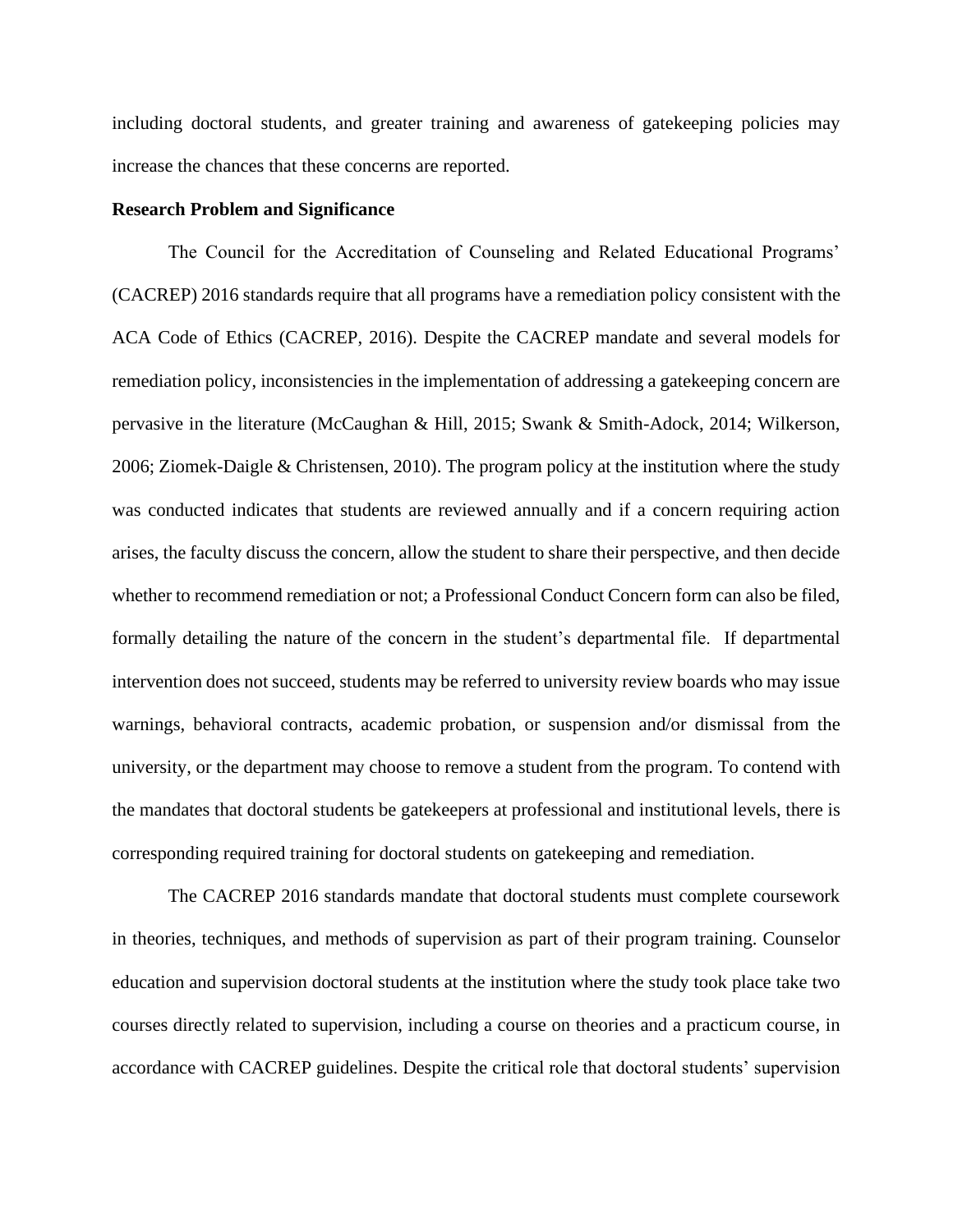coursework plays in their gatekeeping training, research in this area is limited (Frick & Glosoff, 2014; Hughes & Kleist, 2005; Limberg et al., 2013; Protivnak & Foss, 2011; Rapisarda et al., 2011).

Additionally, much of the research concerning doctoral students' training and experiences in gatekeeping focuses on supervision training exclusively (Falender et al., 2014; Freeman et al., 2016; Trepal & Hammer, 2014), leaving a gap concerning gatekeeping in other roles such as teaching. Areas identified through existing studies indicate that further instruction in student assessment and remediation (Dediego & Burgin, 2016), learning to assess dispositional qualities and characteristics necessary to the profession (Foster et al., 2014; McCaughan & Hill, 2015), balancing multiple processes simultaneously (Gazzola et al., 2013), and making students aware of and helping them manage gatekeeping processes (Foster et al., 2014; Gazzola et al., 2013) may be helpful components of gatekeeping training for doctoral students. Additional aspects for training could include formal instruction regarding departmental and university policies for gatekeeping and remediation, providing case examples from different roles (i.e. both teaching and supervision gatekeeping scenarios), and making students aware of methods of reporting and receiving consultation regarding gatekeeping concerns. In order to prevent gate slippage, it is important to improve implementation of gatekeeping in the upcoming generation of counselor educators and better train them to fill the ethical obligation of gatekeepers during their training program.

#### **Research Purpose and Questions**

Despite ethical mandates to gatekeep in counselor education programs, not much is known about how counselor education doctoral students experience, learn about, and apply gatekeeping during their training. The purpose of this study is to understand the experiences that current doctoral students at a large, public midwestern university have had with learning and applying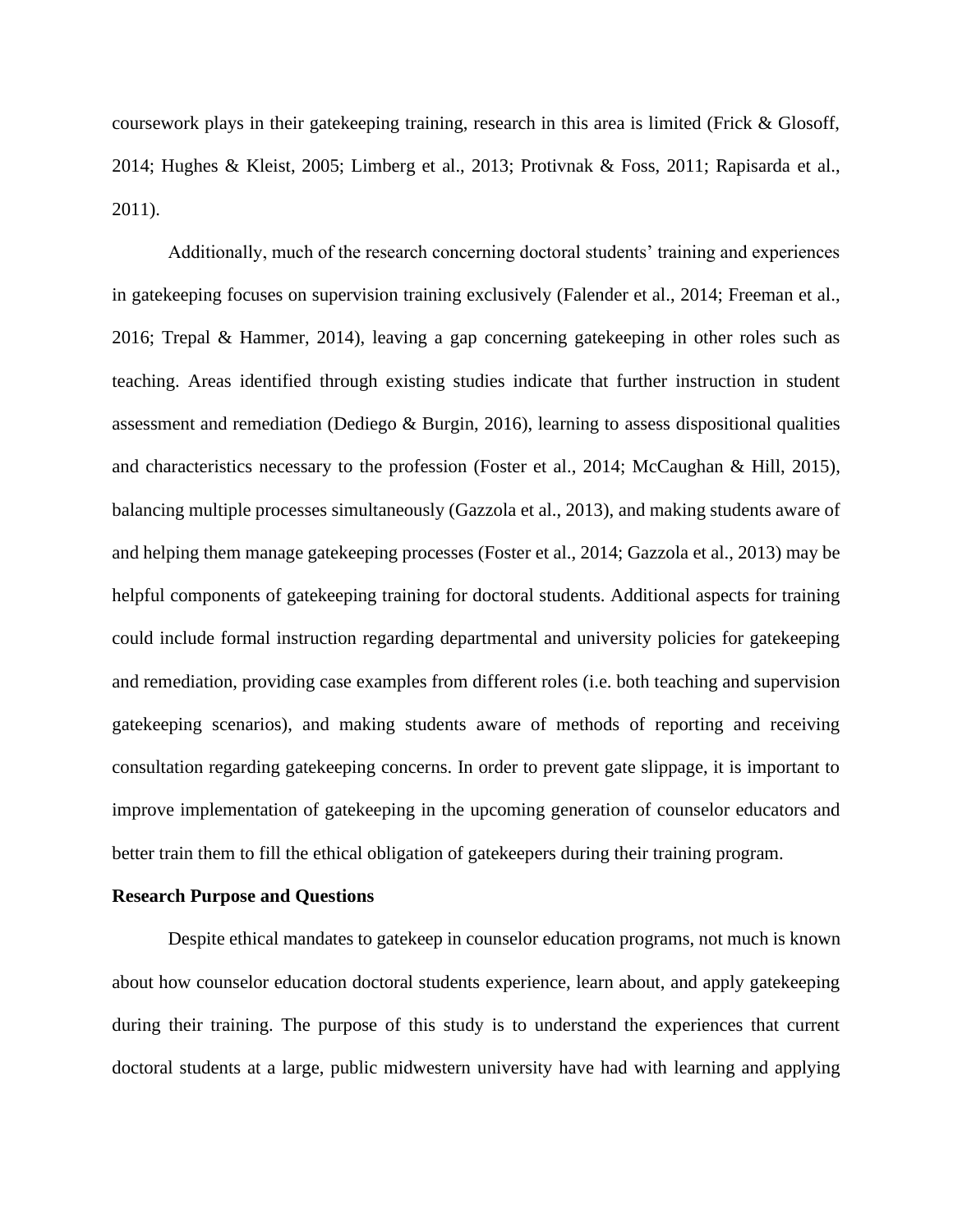gatekeeping. Understanding how current doctoral counselor education students are experiencing and learning gatekeeping, as well as managing multiple professional roles, in which they are gatekeepers, will better inform policy and practice for gatekeeping training. Special consideration is given to describing how participants define gatekeeping and their process of identifying gatekeeping scenarios.

As such, the following research questions will be explored:

- What are counselor education doctoral students' experiences of gatekeeping during their training?
- How do counselor education students learn how to gatekeep?
- How do multiple professional roles inherent in counselor education doctoral training affect their experiences of gatekeeping?

It is hoped that understanding and describing the gatekeeping experiences of current doctoral students could inform program policy and training practices, thus better equipping doctoral students to be more effective gatekeepers during their program and later in the field. In turn, these changes could assist in preventing gate slippage for the profession and reduce the risk of client harm by master's-level trainees.

#### **Conceptual Framework**

The conceptual framework used for this study is based off both a personal understanding of gatekeeping and doctoral training and concepts taken from the extant literature. The impact of cultural context is an underlying assumption, and the impact of culture on supervision, teaching, and doctoral students' experiences in general is well-documented in the literature (Baker & Moore, 2015; Collins & Pieterse, 2007; Frick & Glosoff, 2014; Nilsson & Duan, 2007; Trepal & Hammer, 2014). As a result, culture informs and impacts gatekeeping experiences as well, and thus it is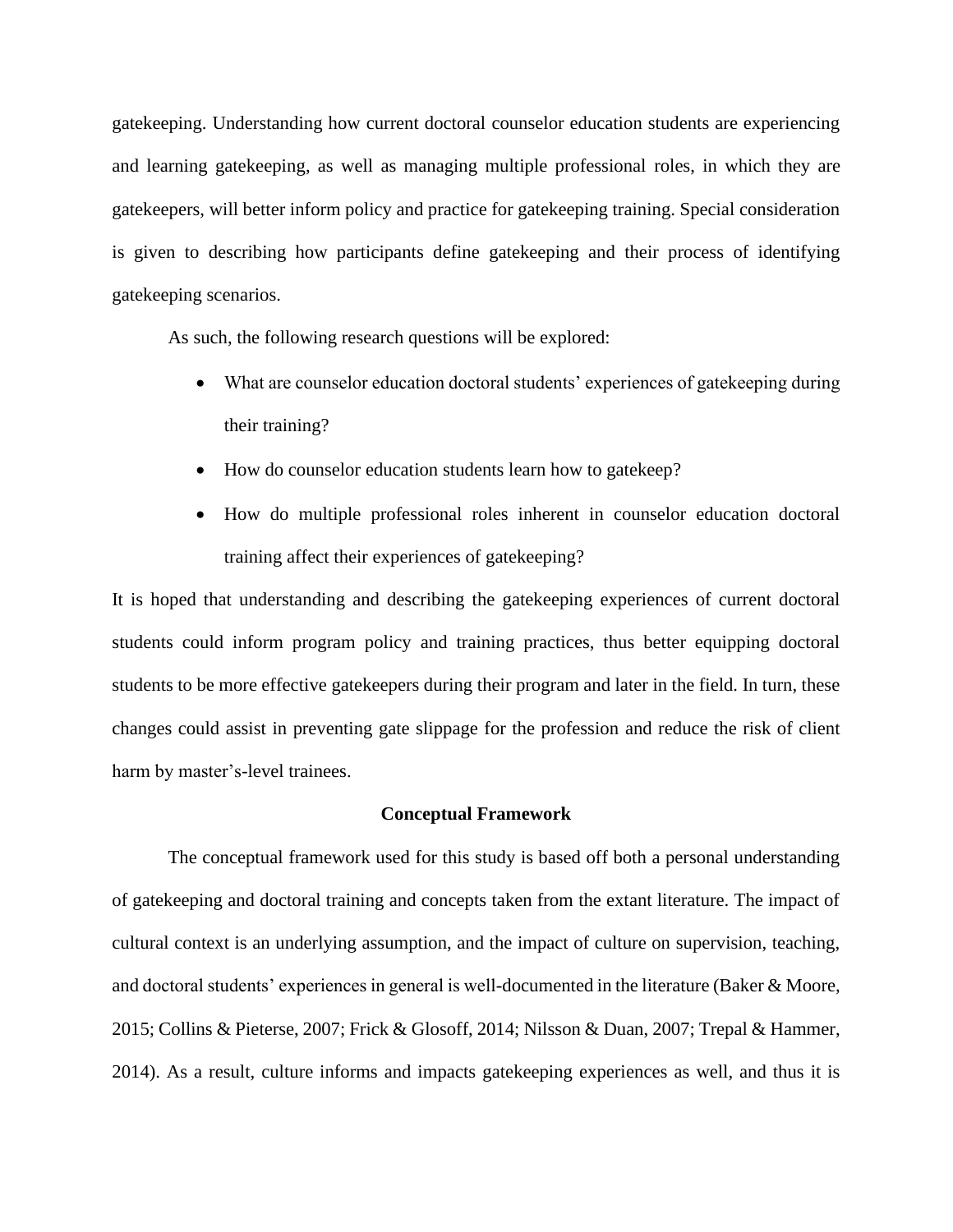important to include in this conceptual framework (Goodrich & Shin, 2013). The primary influences which comprise and inform the construct of gatekeeping include ethics, professional standards, university policies, and training program policies.

#### **Ethics & Professional Standards**

The ACA Code of Ethics (2014) defines gatekeeping, identifies who is mandated to serve as a gatekeeper, and under what circumstances gatekeeping must occur. Professional standards, such as varying state licensure requirements or CACREP accreditation standards, expand ethical practice towards both aspirational practice, and consensus on academic and dispositional expectations for counselor education trainees (Glance et al., 2012). Some examples of expectations could include strong skills in empathy, self-awareness, and reflecting on their development. Professional standards and the ACA Code of Ethics are broad in their scope of impact on gatekeeping training.

#### **University and Training Program Policies**

Training program policies are individual, as CACREP guidelines dictate the need for gatekeeping protocol in departmental policy but do not dictate specifics about how that protocol should look (CACREP, 2016). Implementation of ethical and CACREP standards of gatekeeping may vary based on departmental protocol and precedent. There are several models which inform effective gatekeeping, such as Homrich's (2009) model which recommends that gatekeepers and programs establish expectations, clearly and widely distribute these expectations, and consistency in enforcement. Departmental policy should be focused on establishing formal procedures for identifying and addressing academic or conduct concerns, however individual faculty members' implementation of these policies and procedures may vary due to personal concerns such as job security or fear of legal action by a student (Gaubatz & Vera, 2002). Counselor education training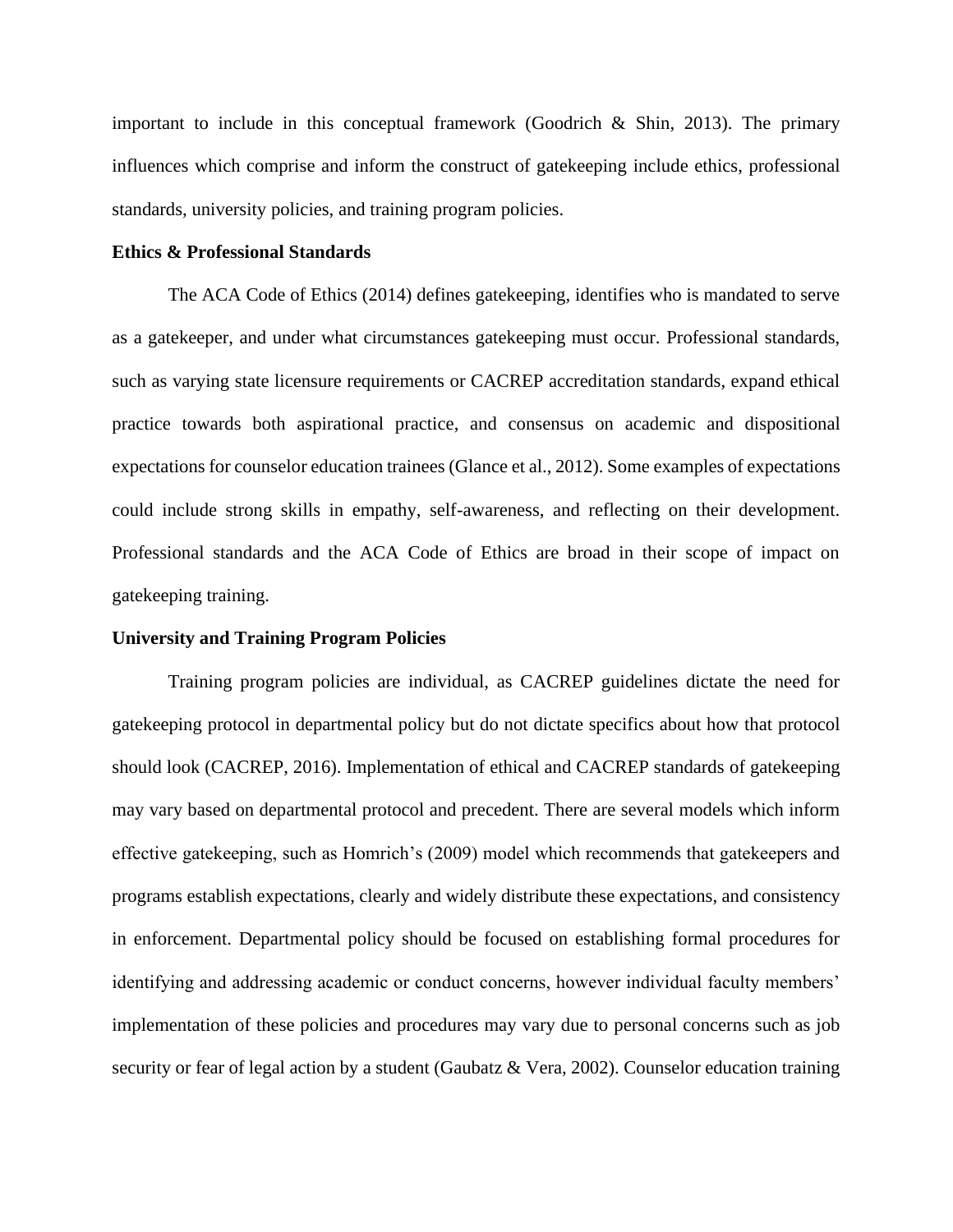program policies outline procedures to be taken once a professional deficiency is identified, such as remediation or dismissal from a program (Bryant et al., 2013). Forrest et al.'s (1999) model of gatekeeping also provides recommendations on the different components of the remediation process and policy including establishment of a remediation plan, securing means to enact the plan, consideration of legality, and a clear and documented assessment criteria for student progress towards the goals of the plan. Though the responsibilities of gatekeepers and training programs are outlined and informed by ethical, professional, legal, and departmental standards, they are less clear on the specifics of how and when gatekeeping should occur, which can create uncertainty for less experienced doctoral students (Dediego & Burgin, 2016).

As learned from qualitative studies, doctoral students' experiences with learning gatekeeping are predominantly informed by academic and experiential learning (Dediego & Burgin, 2016; Trepal & Hammer, 2014). Input from faculty, most often in the form of mentorship, is central to both types of learning (Hollingsworth & Fassinger, 2002; Majcher & Daniluk, 2009; Nelson et al., 2006). Faculty input may be formal or informal and is likely informed by their experiences and approach to teaching and supervising. Formal input could include grading decisions during co-teaching or as a supervisor of clinical supervision, whereas informal input might involve voluntary consultation sought out by the student gatekeeper.

Academic learning includes any relevant learning not related to direct contact or experience, thus encompasses formal coursework and any relevant informal reading or research. In the conceptual framework, academic learning is espoused by two sub-concepts: research and coursework learning. Experiential learning includes supervision and teaching as major subconcepts. Supervision includes additional sub-concepts of practicum and internship, and teaching includes additional sub-concepts of graduate assistantships and internship. The sub-concepts of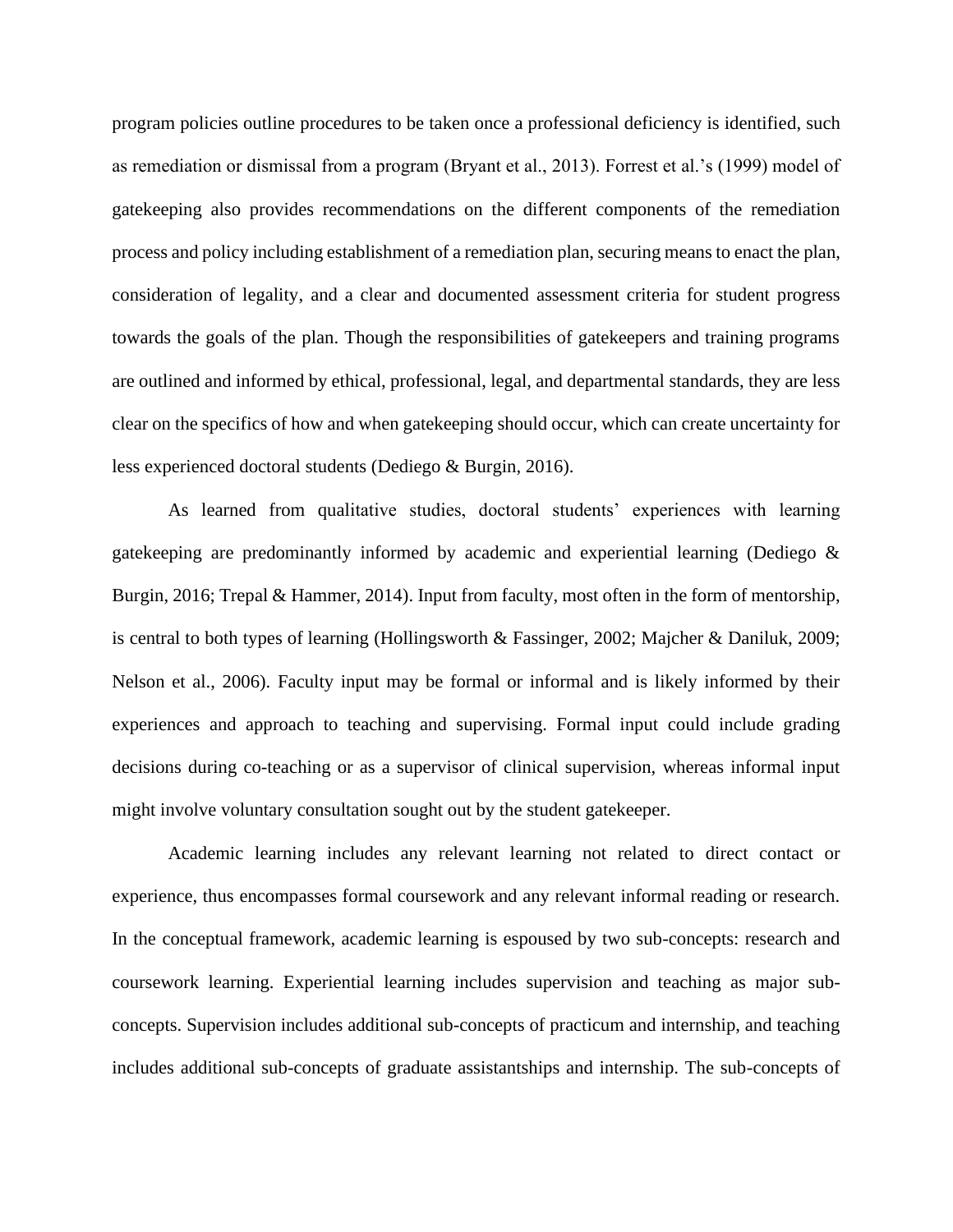the conceptual framework are structured based on both CACREP standards and the institution's departmental coursework.

Doctoral students take both theoretical and practical coursework throughout their program, as represented by academic and experiential learning. However, practical coursework involves an additional evaluative component, in which doctoral students are put in a position to assess master's level students, thus giving them a level of authority over the students. Additionally, doctoral students work under the supervision of a faculty member during all practical coursework, where the faculty member (also called the instructor of record) has final authority over decisions and grades and is also assessing the doctoral student's performance. Teaching- and supervision-related experiences may result in a doctoral student working with students, sometimes the same students, in different capacities, which may result in multiple professional roles (Dickens et al., 2016). These relationships with faculty and students may be impacted by cultural factors. For example, racial and ethnic minority doctoral students may have concerns about being taken seriously by white faculty or supervisors (Baker & Moore, 2015). The culture of a supervisee or student could impact the way a gatekeeping concern is addressed as well.

This conceptual framework was designed to highlight the depth and breadth of roles and experiences that doctoral students contend with as student gatekeepers based on what is known in the literature (Maxwell, 2005). It also highlights experiences with power dynamics and authority in these experiences. Finally, cultural context impacts how doctoral students learn and make sense of gatekeeping, as well as how master's students may make sense of the exact same encounters. The structure focuses on both the unique contexts and roles that doctoral students experience as well as the external professional factors which continue to inform gatekeeping standards. This conceptual framework provides an outline of the constructs relevant to doctoral gatekeeping.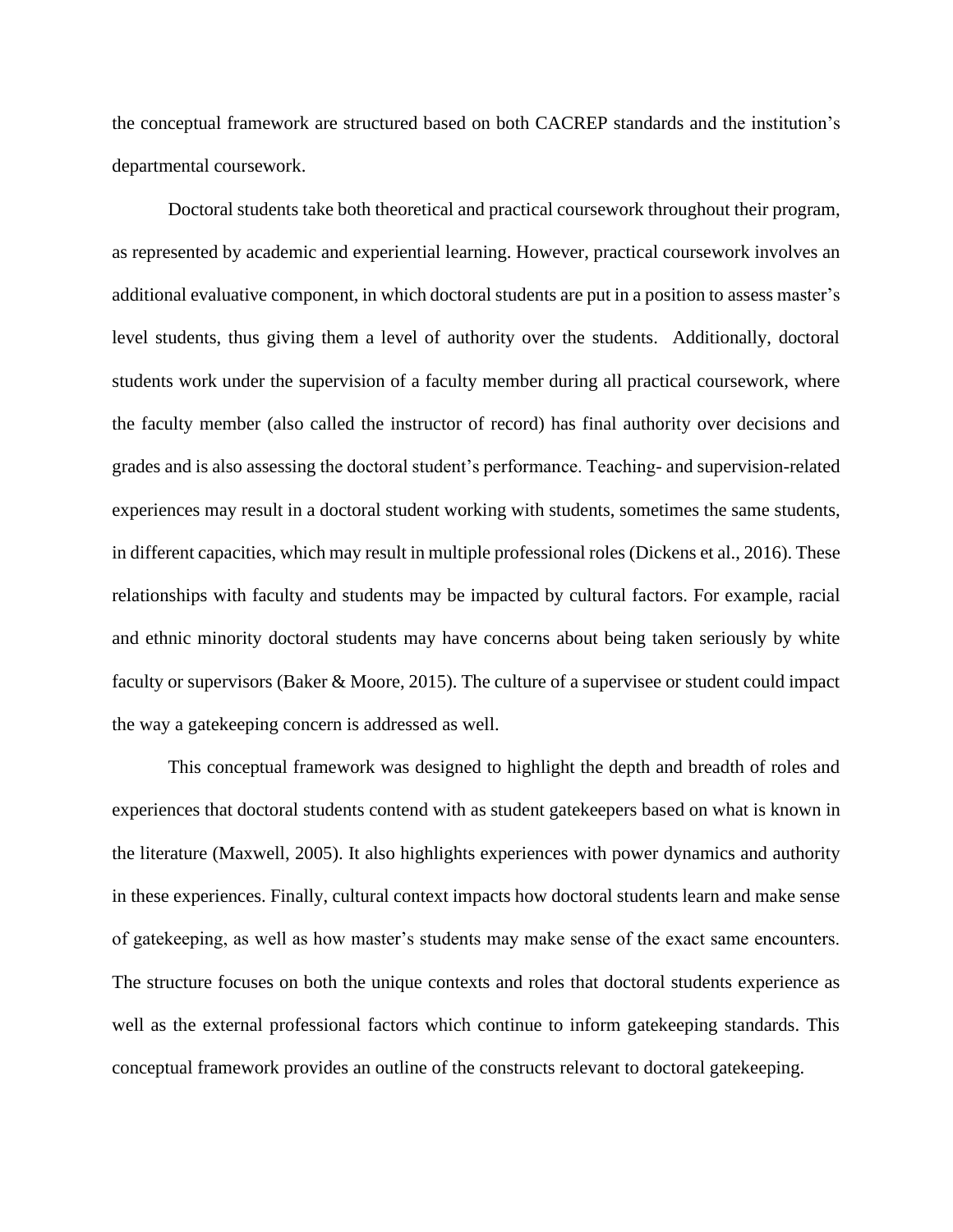#### **Method**

#### **Design**

This project is intended to serve as a pilot project as such the method reflects this intention to serve as a steppingstone for future study. A basic qualitative approach that draws from the phenomenological influences was used to understand and describe the essence of the experiences of the participants with gatekeeping as a phenomenon (Creswell & Poth, 2018; Moustakas, 1994). A social constructivist lens to understand and theme the approaches of the participants was used to conduct an "analysis of narratives" to describe the participants' experiences of gatekeeping both collectively and separately (Merriam & Tisdell, 2015, p. 24). Semi-structured interviews were conducted to explore the research questions and allow space to uncover and interpret meaning (Merriam & Tisdell, 2015). The study obtained Human Subjects Institutional Review Board approval prior to the execution of recruitment and data collection.

#### **Establishing Trustworthiness**

In order to ensure credibility, dependability, and confirmability, elements concerning positionality and trustworthiness, and thus rigor, must be included in qualitative research (Toma, 2011). Both the author's positionality statement, which was used to create progressive subjectivity, and checking data with members produced greater credibility (Mertens, 2015). Maintaining a research log to audit for dependability and repeated rounds of coding and coding memos for confirmability and credibility both contributed to the validity of the study (Mertens, 2015). Every effort was made to preserve confidentiality by changing identifying information. Additionally, data was coded and analyzed to conglomerate ideas, further reducing the chance of details that might identify participants becoming known. Participants were also given the opportunity to mutually agree upon an accessible meeting place that they found comfortable and met the need for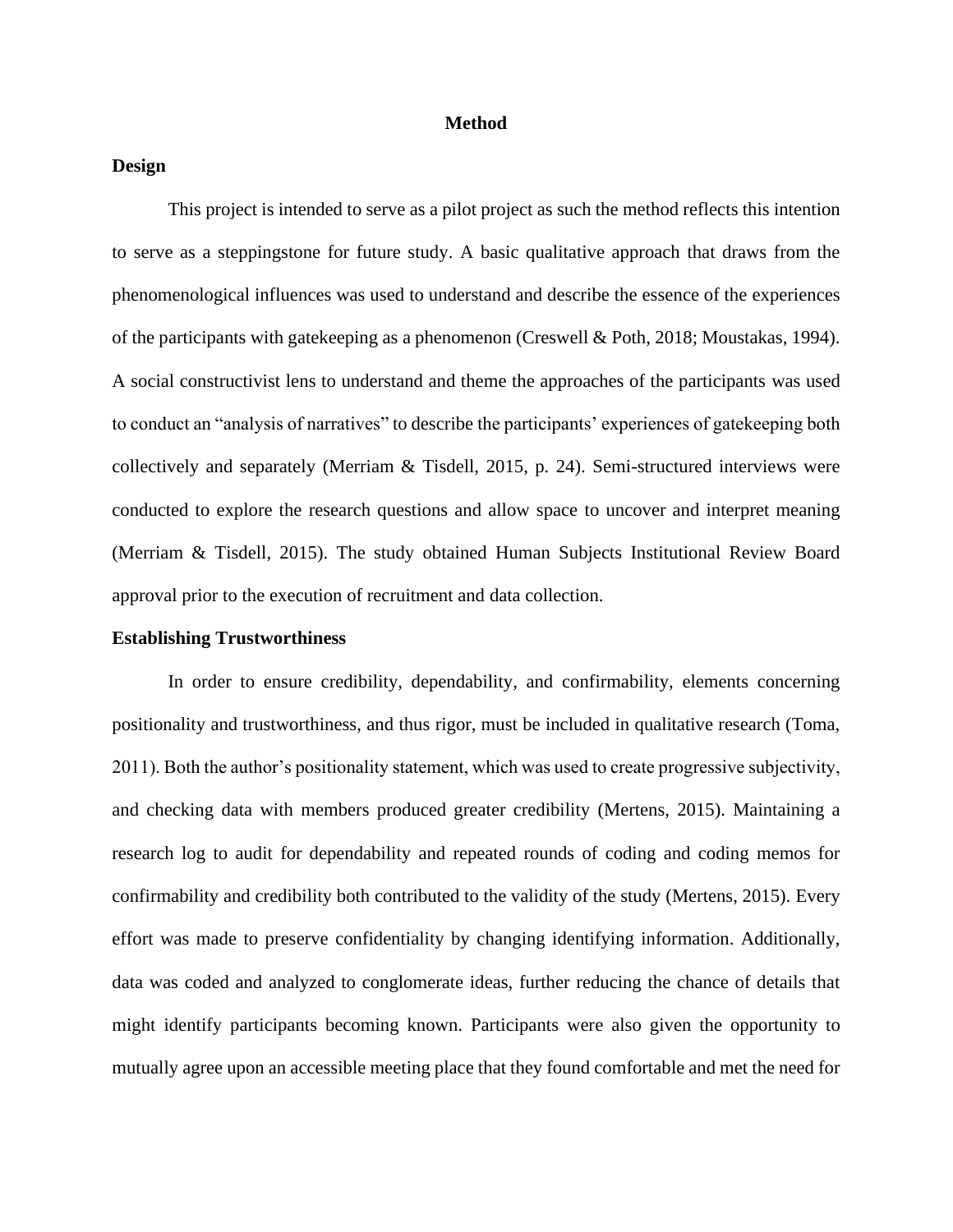confidentiality (Merriam & Tisdell, 2015). Also, per Mertens (2015) member checking was utilized by sending members copies of the transcript and asking them to confirm the contents and themes. All participants were provided with information about the conclusion and dissemination of the study, including information regarding how they can obtain a copy of the research results.

#### *Researcher Positionality*

Researcher positionality is critical in qualitative research, especially when the researcher is studying their own population as this researcher is doing (Merriam & Tisdell, 2015; Richards, 2010). Based on personal experiences with gatekeeping, the researcher is guided by the belief that the profession can improve its ability to gatekeep, as literature indicates that gate slippage continues to occur and there is little on doctoral students' experiences with gatekeeping. The researcher felt that they are in a unique position to work collaboratively with doctoral students as a researcher, based on prior collegial rapport.

Being that the researcher is an insider with this population and the small size of the program, it was likely that the researcher would know most of the participants. The researcher's relationship with potential participants could range from colleague or acquaintance to close friend or mentor. The researcher put their role as a researcher first via bracketing, while still acknowledging that their relationship with participants impacts both their willingness to participate and their responses during the interview (Creswell & Poth, 2018; Marshall & Rossman, 2016; Moustakas, 1994). The researcher's closeness to the topic and possible relationship with participants, monitored properly, was primarily an asset to contextualize the study and build rapport with participants.

#### **Recruitment and Data Collection**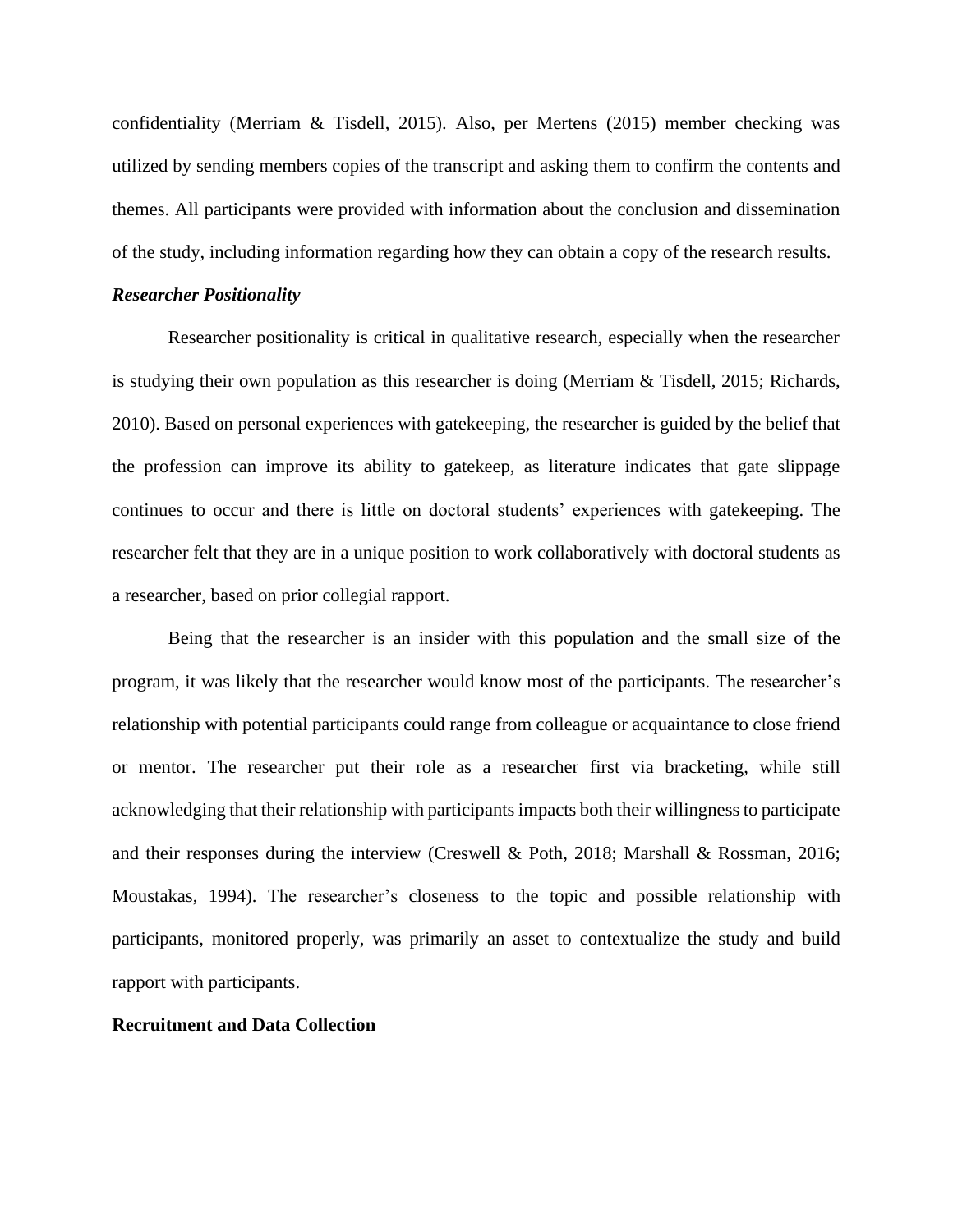Participants were recruited via electronic mail using their university email accounts, with calls for participation sent a total of three times. A tailored approach to data collection combining email contact and in-person, phone, and computer interviews helped to maximize likelihood of response, considering the population consists of graduate students who likely check their email frequently (Dillman et al., 2014). If participants were interested in participating in the study, they were instructed to respond directly to the email or contact the researcher via telephone to schedule an interview.

Students who indicated interest in the study were selected through criteria sampling as well as maximum variation sampling (Patton, 2015). Inclusionary criteria for the participant sampling frame included being a current counselor education and supervision doctoral student at the institution where the study was conducted. Current students were defined as those students who were registered for a minimum of one credit toward the completion of their degree during the Spring 2018 semester. Maximum variation sampling was based upon the student's progress towards degree completion and gatekeeping experience. For example, effort was made to interview students from all stages of the program in order to maximize variation in gatekeeping experience, as students who are further along in the program have taken more practicum and internship courses dealing with gatekeeping activities. Additionally, a sample which is culturally representative of the program was pursued.

Each participant was asked to participate in a single 45- to 60-minute interview. The method of data collection was a semi-structured interview that consisted of open-ended questions and prompts, such as "Tell me about what gatekeeping means to you" and "What are your experiences with gatekeeping during your doctoral program?" Semi-structured interviewing was selected to allow for some flexibility to ask follow-up questions with participants, as this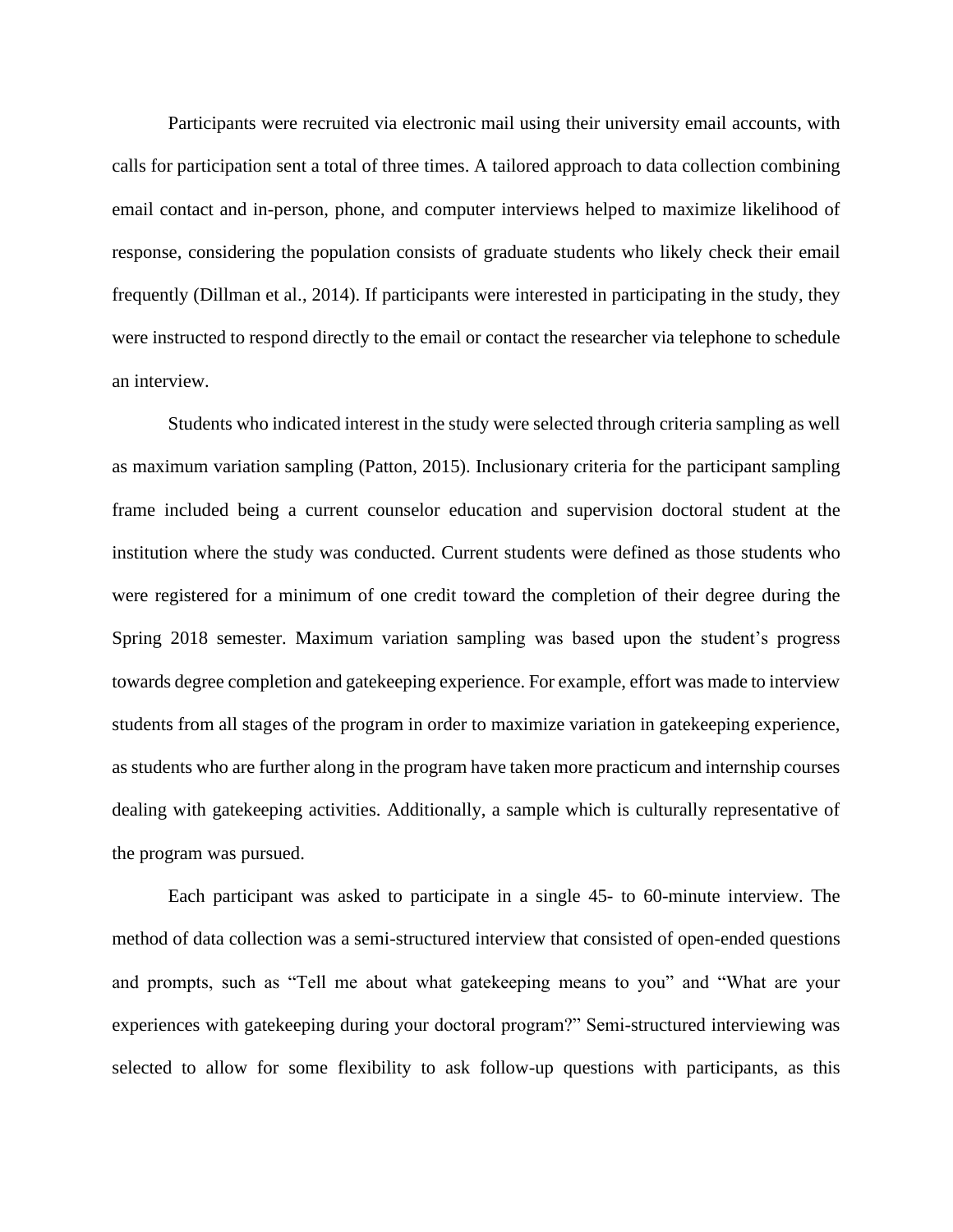population has not been well studied, and allows the interviewer to collect data that may otherwise have been missed or misunderstood (see Appendix A). The data collected from interviews was audio-recorded using a secure recorder, transcribed, coded, and interpreted in findings. All data was collected in the spring term of 2018, then transcribed and analyzed.

#### **Participants**

Creswell and Poth (2018) recommend recruiting between five to thirty participants for qualitative studies. The total number of enrolled students at the institution's counselor education doctoral program at the time of the study was about 20, and five participants were recruited. Participant demographics were predominantly white  $(n = 4)$  and female  $(n = 4)$ , with one participant identifying as multiracial and another identifying as male. Participants ranged in age from 26 to 45 and varied with respect to amount of time and experience in the program.

#### **Instrumentation**

A semi-structured interview protocol (see Appendix A) was utilized for 30-60 minute inperson and Skype meetings. All participants participated in one interview where they responded to ten open-ended, free response questions. Follow up prompts or questions for clarification were asked, as were additional questions deemed relevant to the participant's interview and the study's research questions. Screening questions to confirm the participants' eligibility for the survey were asked prior to the interview questions. All responses were audio recorded and transcribed.

Questions for the study were selected after conducting literature review and reviewing national, professional, and the institution's departmental policies on gatekeeping (ACA, 2014; CACREP, 2016). Additionally, questions were constructed based on Dillman et al.'s (2014) openended question construction guidelines. As interviews were conducted, questions pertaining to content introduced by the participants were created.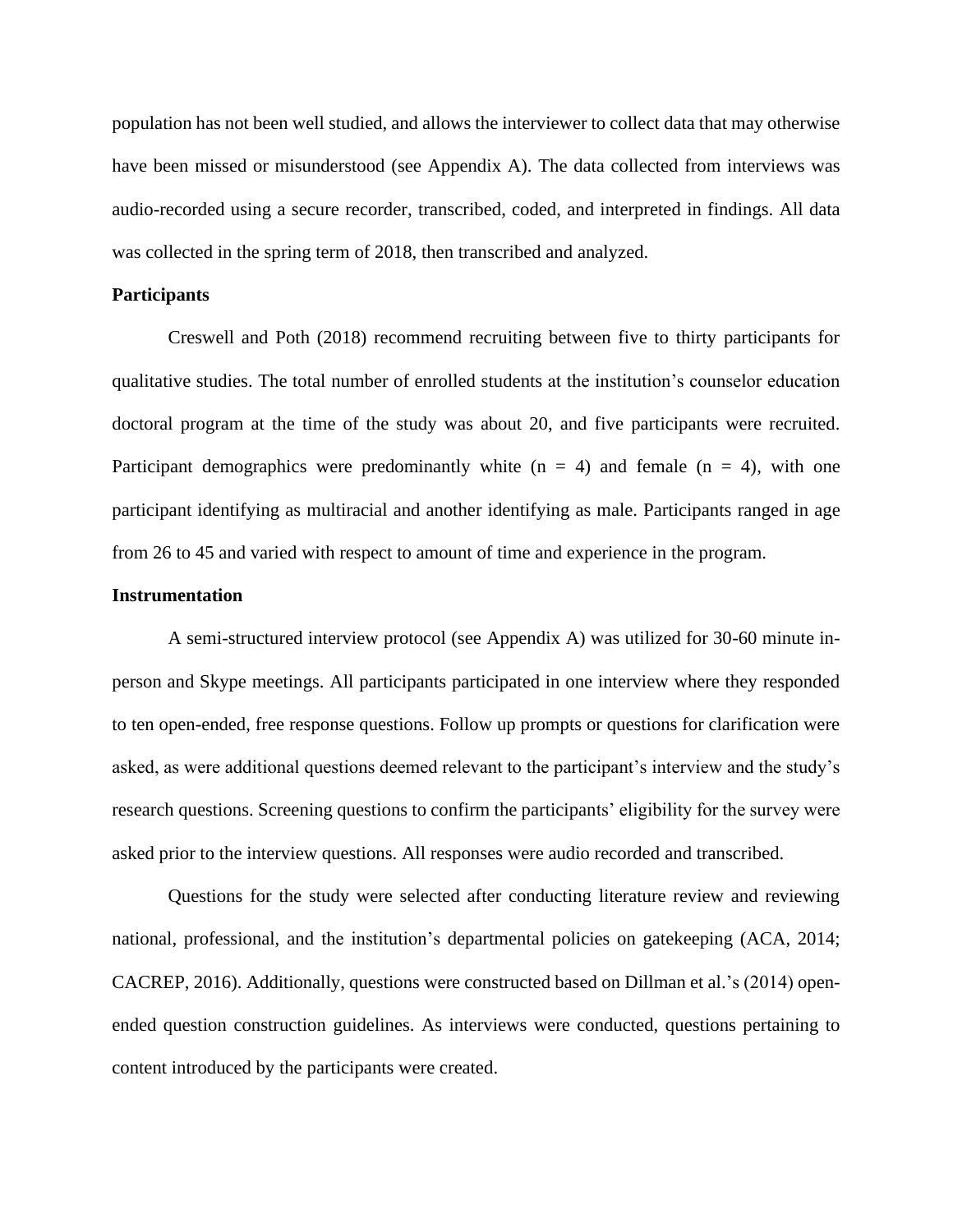#### **Data Analysis**

Data analysis occurred concurrently with the data collection phase, with initial analysis taking place following the first interview. The transcripts from the survey responses were coded using in vivo coding, preserving the actual language and honoring the participant's voice (Saldaña, 2015). A priori themes for coding the data correspond to major themes from the literature and are organized under the three research questions: experience, learning process, and roles. Themes were added or altered based on the outcome of the coding process, and subthemes were created and added. Each transcript was coded a minimum of two times to ensure codes are reviewed and refined by the researcher (Saldaña, 2015).

#### **Findings**

Due to the breadth of information gained from the interviews, the findings are presented as themes under the respective research questions and a priori themes. The themes were constructed from recurring and salient codes which directly pertain to the research questions. These findings are also supported by the conceptual framework.

#### **Research Question One: Doctoral Students' Gatekeeping Experiences**

#### *Gatekeeping as a Process*

When asked about what gatekeeping means to them, doctoral students noted that gatekeeping is a professional obligation, which consisted of a process of keeping track of those under their charge. Gatekeeping was described as a process by several participants: "I don't think of gatekeeping as like one thing or like one conversation that you have with a student where you say you're done. I think of gatekeeping, the whole process, and every conversation, every contact with the student is... there needs to be some offer of this is what needs to happen differently, in these ways, by this time." Another participant described it as a process which varies by program: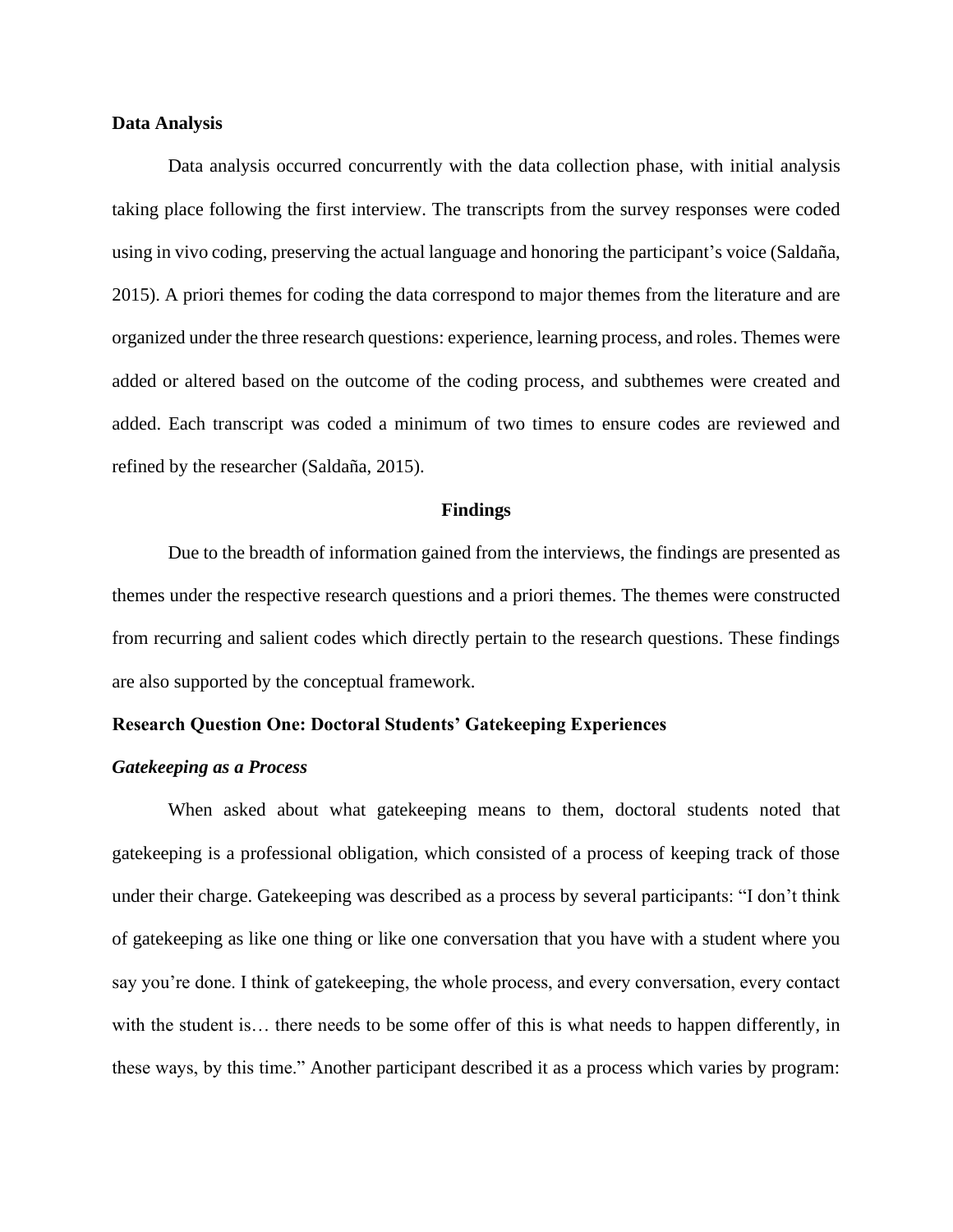"as a counselor educator I need to be knowledgeable of and kind of um what that whole process looks like and knowing what that process is like at other universities too." Participants noted that intervention should occur early in the process.

A prominent idea was that discussion of the gatekeeping concern should occur "sooner rather than later" with the student or supervisee: "[I]n supervision it's like the moment that you are aware that there could be issues whether that's relating to a client or like with multicultural issues with their clients. I address those things as soon as I notice them." Participants noted that once an issue was detected, for example a boundary crossing or lack of counseling skills, they would speak with the student of concern:

[P]eople who have issues with boundary crossings or just speaking inappropriately to someone. Those would be some really big red flags for me. I think people who really struggle with issues of diversity and privilege, to me those students would require some sort of remediation.

Whereas another participant framed red flags as anything which could have a negative impact as a future counselor:

I think those situations kind of in my experience like it's not really something like I'm going to look out for this in particular but when they come up it's then pretty obvious that this is a red flag, like this is something that could have an impact on somebody down the road. And this is you know something that we should look into as far 'Is this field a good fit for you?'

Assessing harm and protecting the public were recurring codes which helped doctoral students differentiate gatekeeping concerns from developmentally normal deficits. "I think when there's a potential for them to harm a client is really like kind of the decision, so like when I've been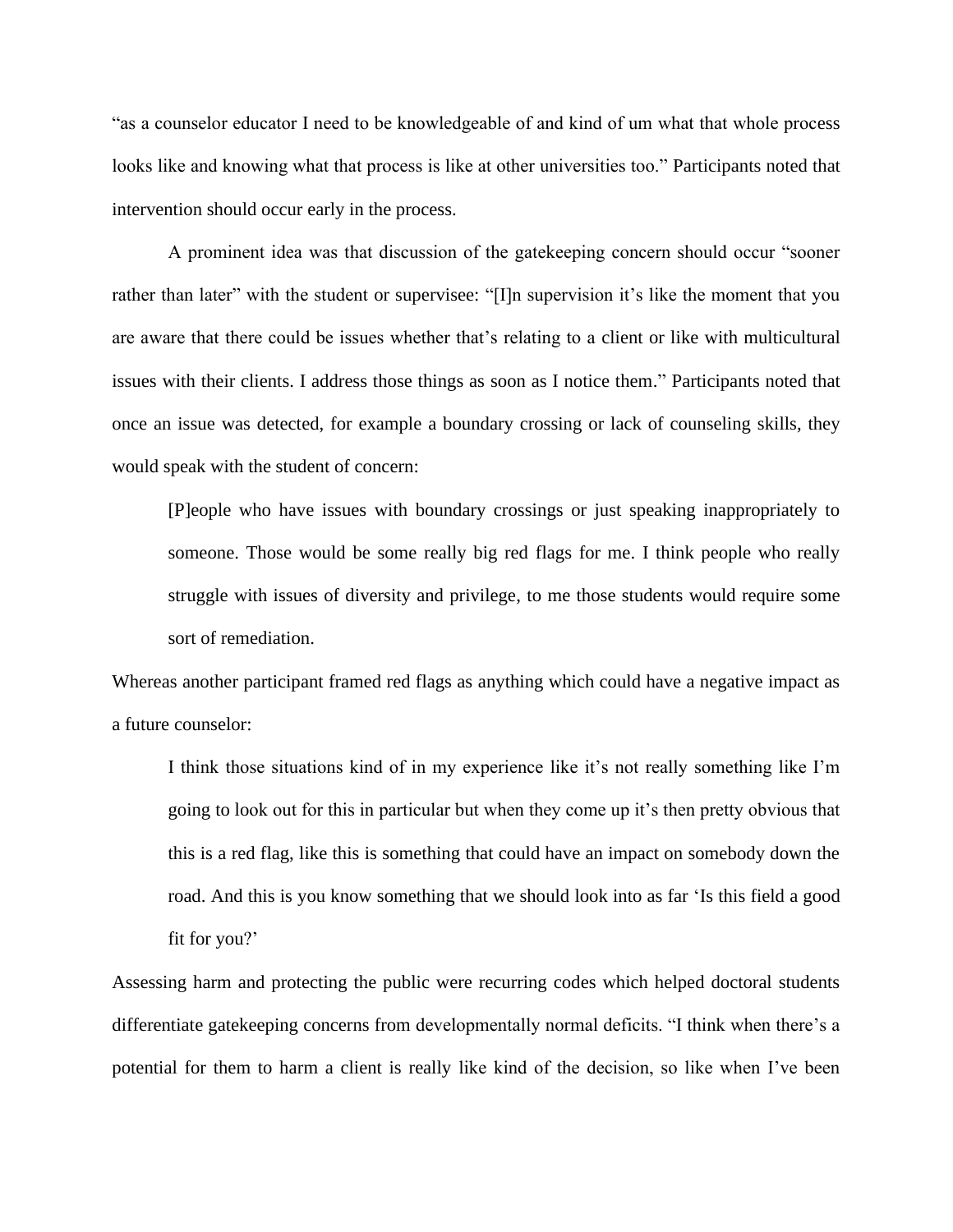involved in these decisions in the past, like really that's what it comes down to." Additionally, competence and qualifications (i.e. multicultural competence, writing proficiency, interpersonal skills) were considered when assessing possibility of harm.

Coding also revealed a common process for assessing gatekeeping concerns. Doctoral students reported identifying a concern, assessing for harm within the student's developmental context, making the student aware of the concern, consulting with faculty, giving clear and direct feedback to the student regarding the concern, enact interventions (i.e. "extra practice"), and plan remediation based on student progress.

But there is still that process to it where there's usually been 'Ok there's been some worries early on… we've tried to make them aware of this, we've given them feedback', and then at some point they're just not progressing, and we think it's to the extent that there can be some negative consequences to clients if this student passes.

Common examples of remediation included failing or retaking a course, discussing fit of the program with the student, and attending personal counseling. "You want to give the student as many chances as possible to make the changes that need to be made. I don't think of gatekeeping as like one thing or like one conversation." Several interviews highlighted a developmental approach, focusing on student context and progress over time when addressing a gatekeeping concern and student's response to this feedback.

#### *Several Gates*

Though gatekeeping was described thematically throughout the interviews as a process, interviewees frequently mentioned key "gates" in the process. Admissions, important courses, clinical work, and licensure were the most frequently discussed gates. "We have a number of gates to the process, the first ones being in the admissions process." This theme was also reflected in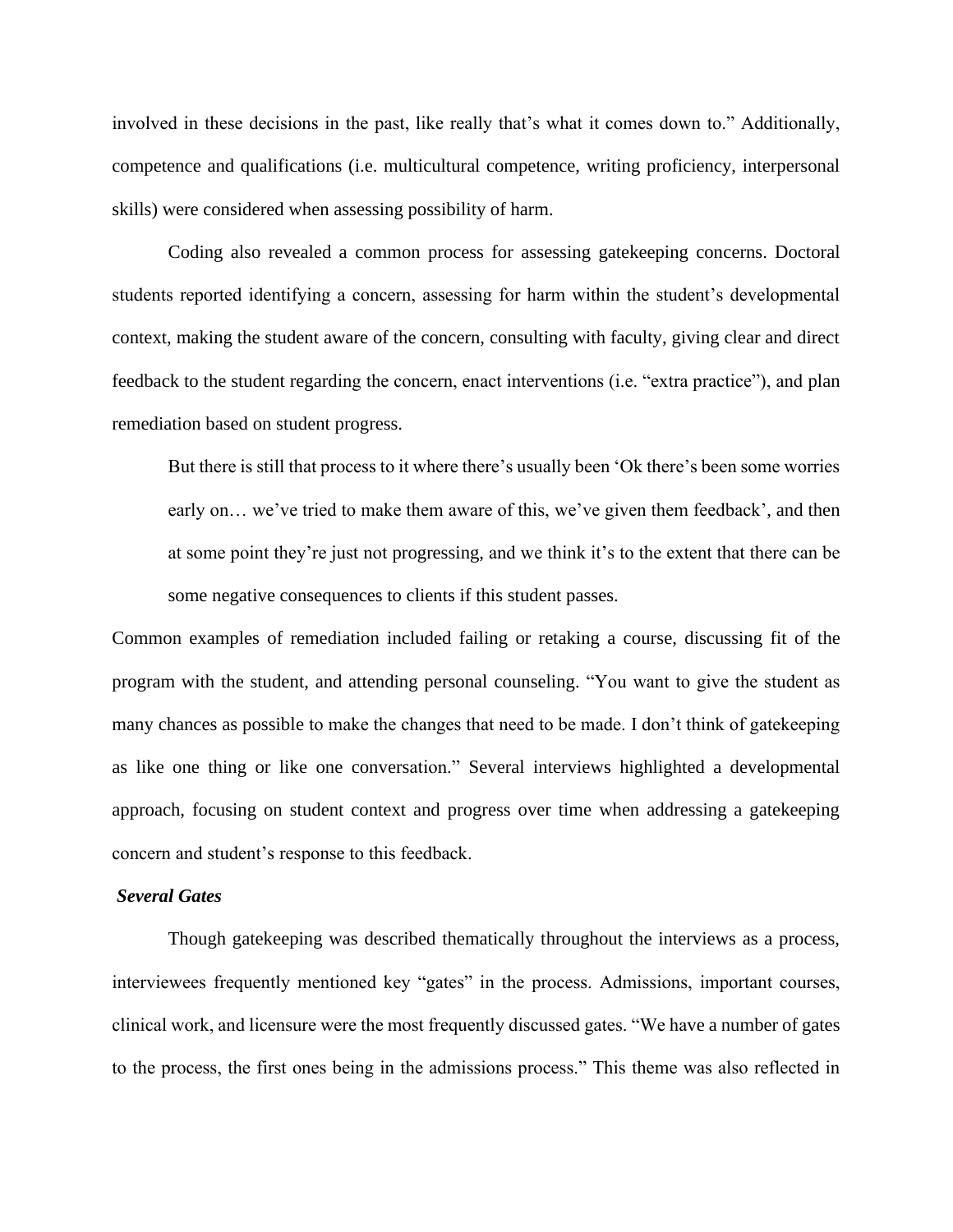several participants' discussions of varying levels of severity in gatekeeping. For example, "So it's almost like gatekeeping can kind of happen in different ways and in different capacities or different like levels of intensity almost." Remediation was also discussed as having several layers of severity, from informal (i.e. supplemental readings) to formal (i.e. retaking a course). One participant summarized: "Well I think of remediation as um as wide variety of possibilities. But, each time you meet with the student... you're offering umm a chance to go a different way."

#### **Research Question Two: Learning to Gatekeep**

#### *Ways of Learning*

The participants unanimously identified that gatekeeping was addressed at some point in the curriculum, but that it was not addressed sufficiently or explicitly enough in classes. "As I recall I don't remember touching on this like in any… specific, targeted way in classes." All participants explicitly stated that they referenced professional standards such as the Code of Ethics or CACREP standards. Participants also cited literature and research as supplementary sources of learning. Experiences were noted as much more critical to doctoral students learning to gatekeep, but most doctoral students may not have these experiences.

I would imagine if you would ask all the doc students in our program, have you had an experience with gatekeeping or do you think you will? Almost everybody, if not everybody, would say yes. And then if the follow up question was, have you been *trained* in how to do it? I would guess that it would be the opposite, almost everybody would say no.

Gatekeeping experiences are also impacted by the faculty that a doctoral student is co-supervising or co-teaching with.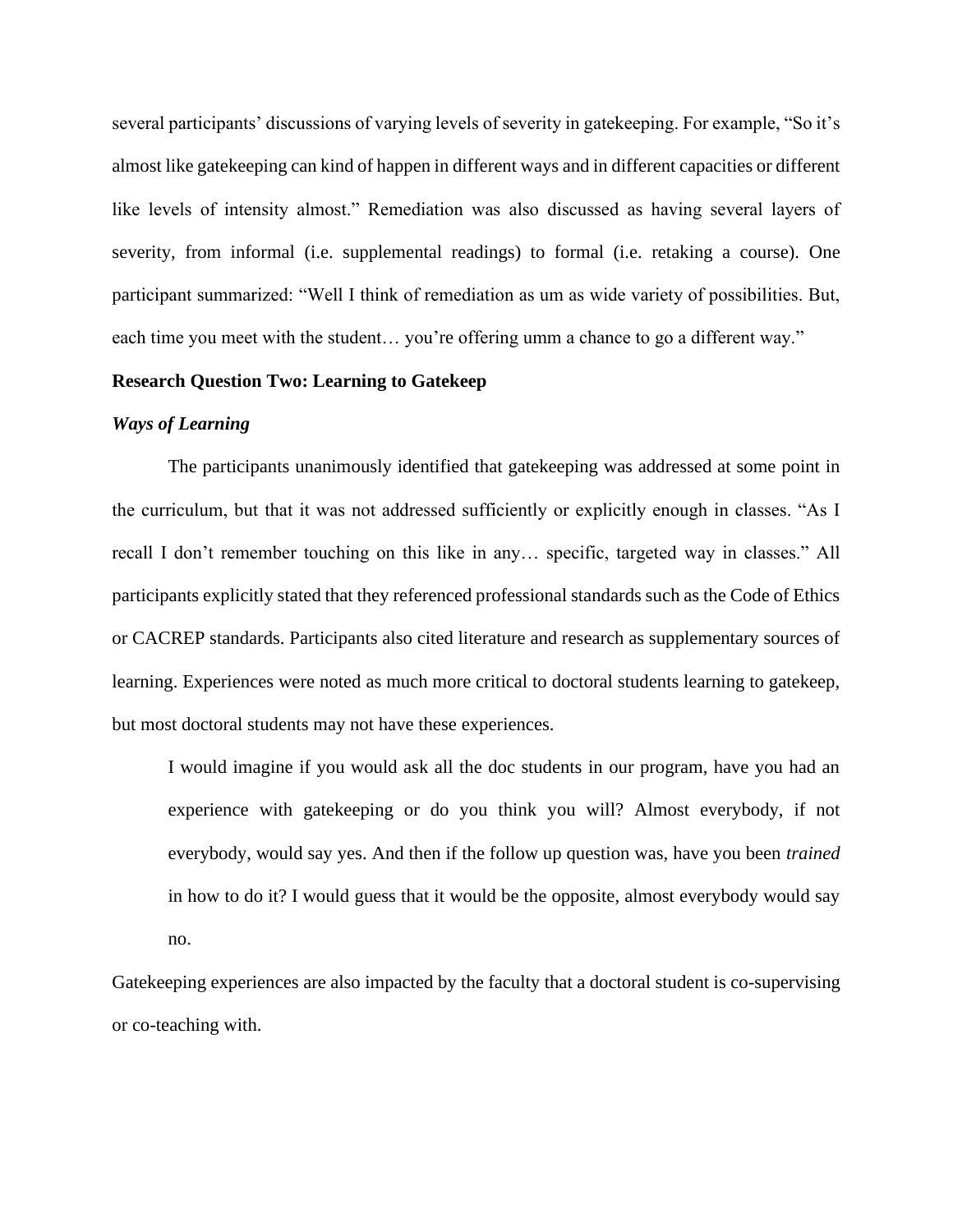Often associated with experiential learning, faculty mentorship and consultation helped doctoral students decide on a course of action once a gatekeeping concern was identified as evidenced by a participant's response to common gatekeeping struggles: "I think knowing what to do in situations because I know like I've always been fortunate to like have faculty to ask like how should I handle this?" Another participant felt that their relationship with a faculty impacted their perception of gatekeeping authority:

I personally I don't feel like in the academic setting as a doc student that we have a whole lot of power. Um I do think it changes so if we are again if we're doing like a practicum or if we're teaching a class, that we will have some influence um in those and I think it depends upon who you're paired with as well. If your, the faculty member that's… the primary instructor of record, um… you know as colleagues it depends upon your level of relationship and influence with your classmates like on how impactful that will be.

A negative relationship with a faculty member could pose a barrier to gatekeeping effectiveness.

#### *Barriers to Learning*

The doctoral students interviewed for this study were asked to identify perceived struggles or barriers to gatekeeping. Though participants felt that identifying a gatekeeping issue was more obvious, "following through" or "knowing what to do" were perceived as the greatest problems that doctoral students face as gatekeepers. "I would like to think that doctoral students can easily identify students who might be lacking in whatever regard it is, clinically, academically, professionally, personally, the whole spectrum… but I think the biggest thing is actually following through." The participants indicated that lack of experience with gatekeeping and lack of frank discussion about gatekeeping were also barriers to learning, as gatekeeping conversations have been difficult. "…the biggest struggle is when you have to have these difficult conversations with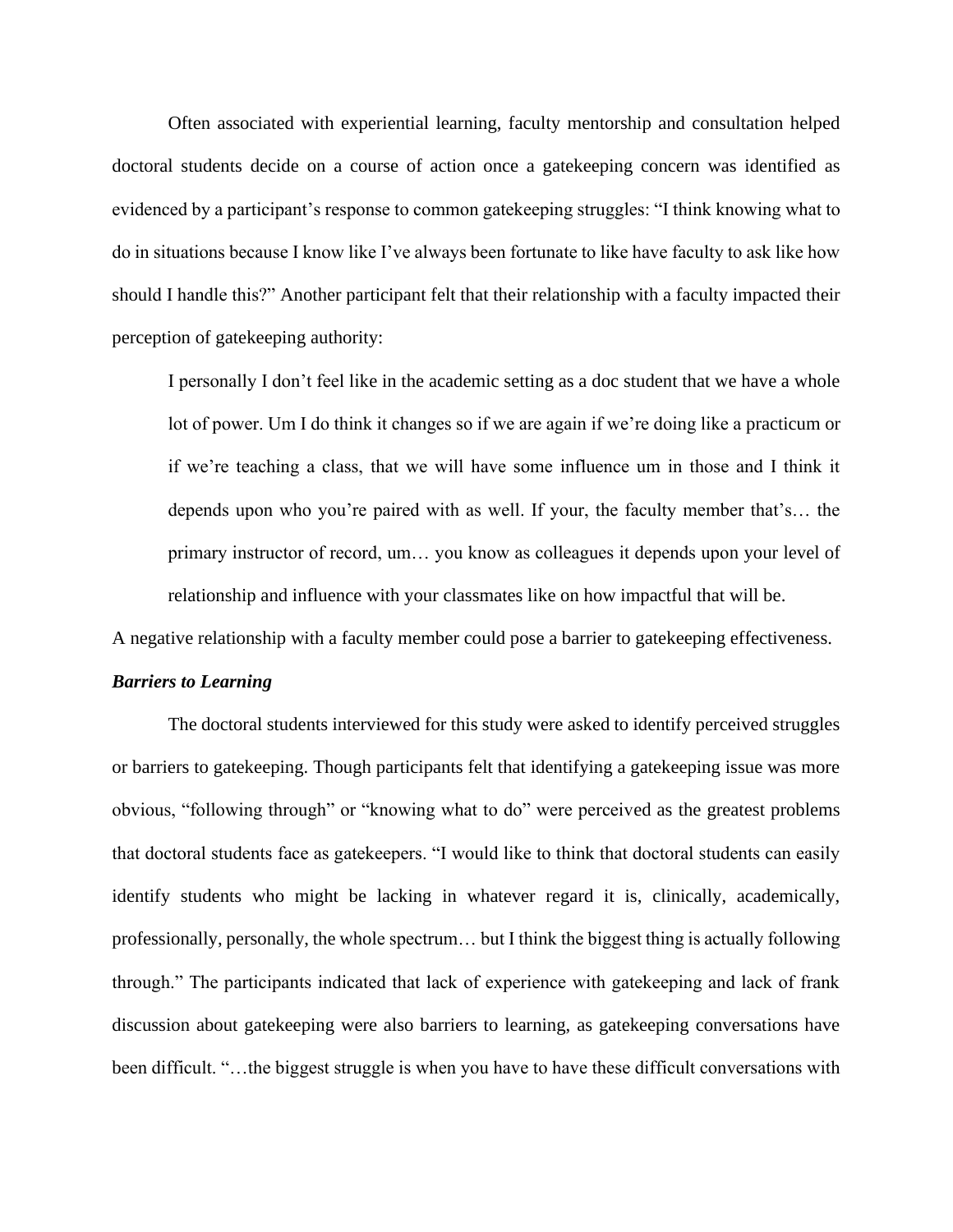students, is that you know how devastating that is." Another participant described their self-doubt about these conversations:

You're already in this weird position where you're fighting all kinds of imposter syndrome stuff as a doc student. You're moving so quickly into a professional role, and you're being given these opportunities and internships and practica where you're actually in that professional role. I would think it would feel very like 'What gives me the right? Am I you know… am I doing the right thing?' I would think it would be a little scary to say that, to have any kind of conversation like that with uh with a fellow student.

Doctoral students had compassion for master's students hearing this difficult information as students themselves.

#### **Research Question Three: Multiple Professional Roles in Gatekeeping**

#### *Teaching Versus Supervision Roles*

Consistent with the conceptual framework, two key roles were most associated with gatekeeping: teaching and supervision. Four of five participants perceived these roles as different with respect to how they would address a gatekeeping concern. Supervision was discussed as having more professional and legal liability and having greater focus on protecting the profession. Teaching was characterized as having less personal liability as students do not practice under the educator's license as in supervision and that it is typically more focused on protecting the program and student. "I feel like teaching is much more of like almost protecting the *program* and *student*, where supervision is a little bit more of an emphasis on the profession and in a lot of ways too you know kind of covering yourself." Red flags in the gatekeeping process were described as similar across supervision and teaching. Some participants noted that a doctoral student's relationship with a faculty member and that faculty member's approach to teaching or supervision will impact the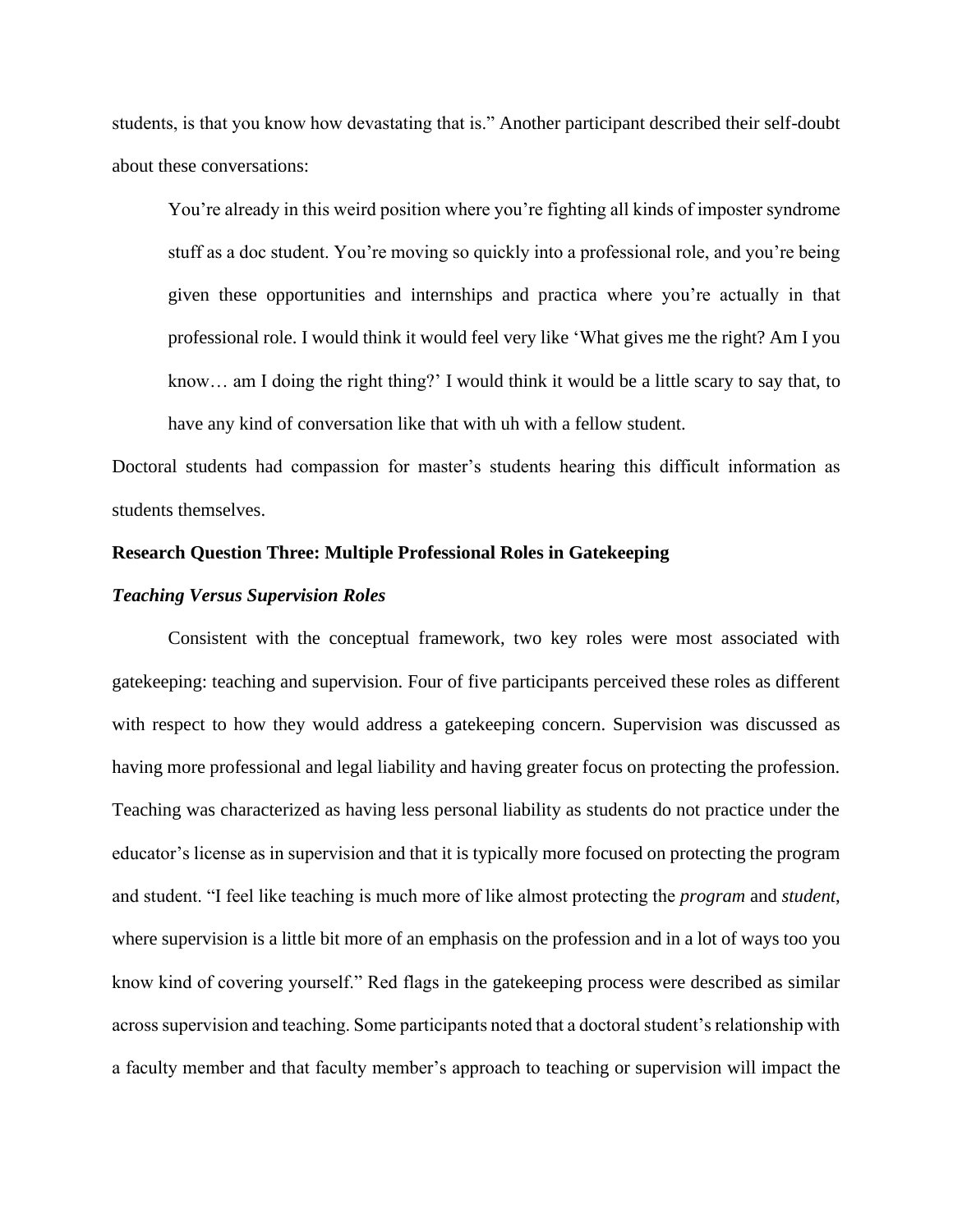doctoral student's role. Three participants also described how cultural context influences their approach or willingness to approach faculty with gatekeeping concerns: "so I would think like with the teaching and the supervision, those would be the primary pieces... to make sure that that person is not continually choosing to do things that could create harm to a client or to a group of people, is what I see as like you know effective gatekeeping." Another shared his awareness of how his privilege as a white male may impact his faculty relationships and confidence differently than peers:

[O]ther potential barriers that *I've* not encountered as like a white man, is women might feel more intimidated by it, especially if the student who needs gatekeeping is a male or the instructor that they're working with is a male. They might feel like they don't have the voice to necessarily speak their concerns or that they won't be taken as seriously. I imagine the same could be said about race too. If I was a person of color working in this environment, it could be a fear of people not taking me as seriously so those are some of the potential barriers, that while *I* haven't experienced, I imagine are out there.

As this participant notes, faculty relationships influence doctoral gatekeepers as well.

#### *Faculty Relationships*

Faculty relationships were predominantly discussed with regards to mentorship or "gray area." Mentorship was highlighted as critical to both supervision and teaching roles, as well as learning to gatekeep, both through consultation and gaining experience. "I really like the mentorship from the faculty in regards to gatekeeping. I feel like that's been more valuable to me than reading literature on gatekeeping..." The "gray area" was described in two different ways: disagreements with faculty decisions and feeling "in the middle." Though participants who discussed disagreements with faculty regarding gatekeeping decisions noted they were rare, they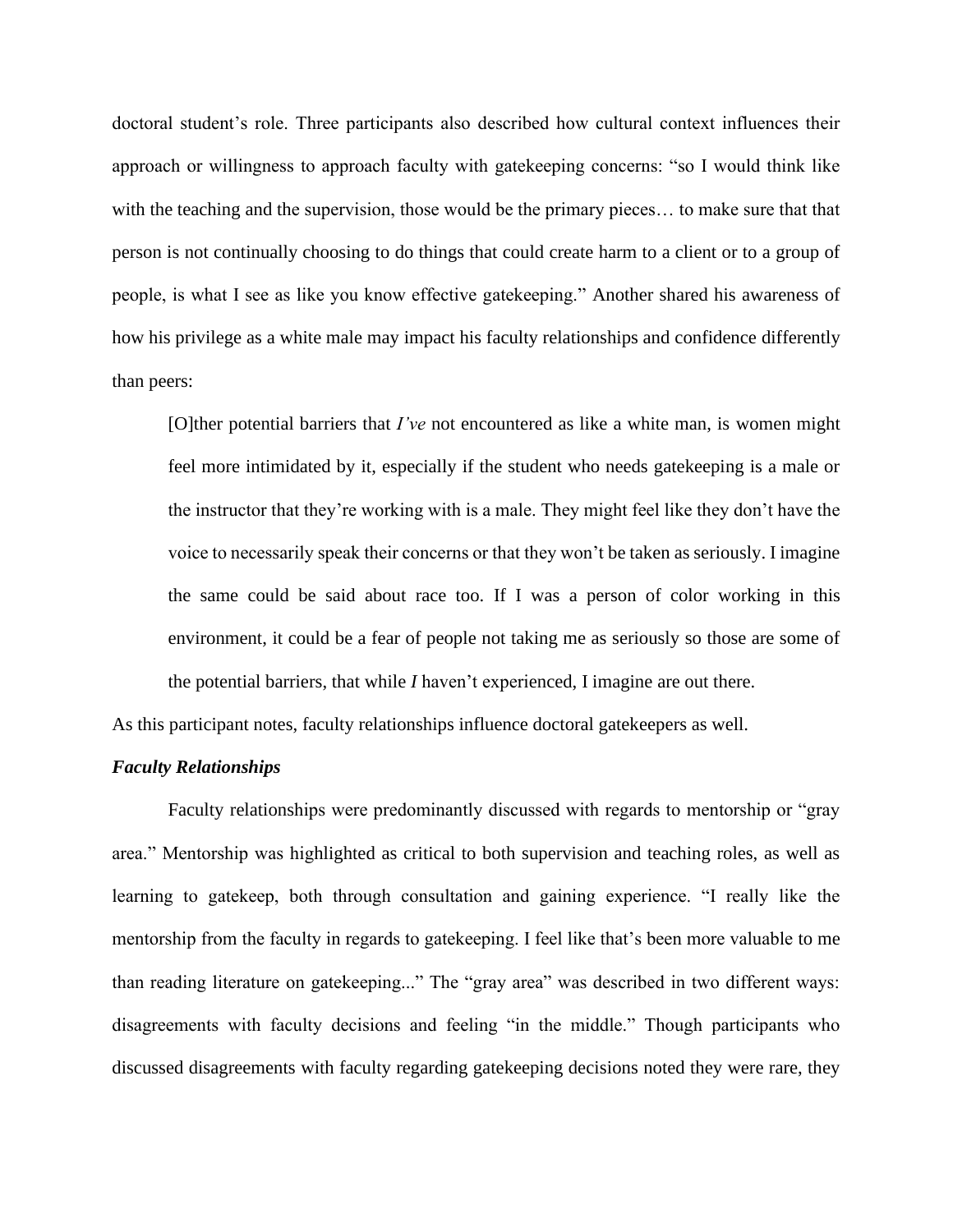stated an awareness that they have less authority as faculty have the final say, as one participant put it: "One of the things I think could be difficult is you know you don't have any authority… but at the end of the day the instructor of record is going to get the final say… I think sometimes being a doc student in those situations is a gray area." Being "in the middle" was associated with both an awareness of being an assessor and being assessed: "…but it's like you're kind of in the middle, where it's like you have some kind of say and some kind of influence over them, but at the same time you are still getting your own supervision and your own feedback." When discussing "gray areas," three of five participants also reflected on how they might deal with it if they were the faculty member.

#### **Discussion**

#### **Limitations and Delimitations**

This pilot study describes the experiences of a sample of counselor education doctoral students at a large, public midwestern university with the phenomenon of gatekeeping, in order to learn to do it better and inform programs so that they might improve their policies and protocols. However, more could be understood about the state of gatekeeping training and experiences with a larger and more diverse sample size, and as such the findings of this study are delimited to students within the institution where the study was conducted. The study focus was broad in scope but focused and small in terms of the sample. This study took place during a research practicum over a short period of time, and as such, the sample size was a limitation. The sample is limited in that it included those willing to participate in that time-frame and a single program population. Additionally, the criteria for inclusion allowed for students with both less experience with gatekeeping and extensive gatekeeper experiences to participate, which provides a developmental context, but led to less depth for those participants with fewer experiences earlier in their programs.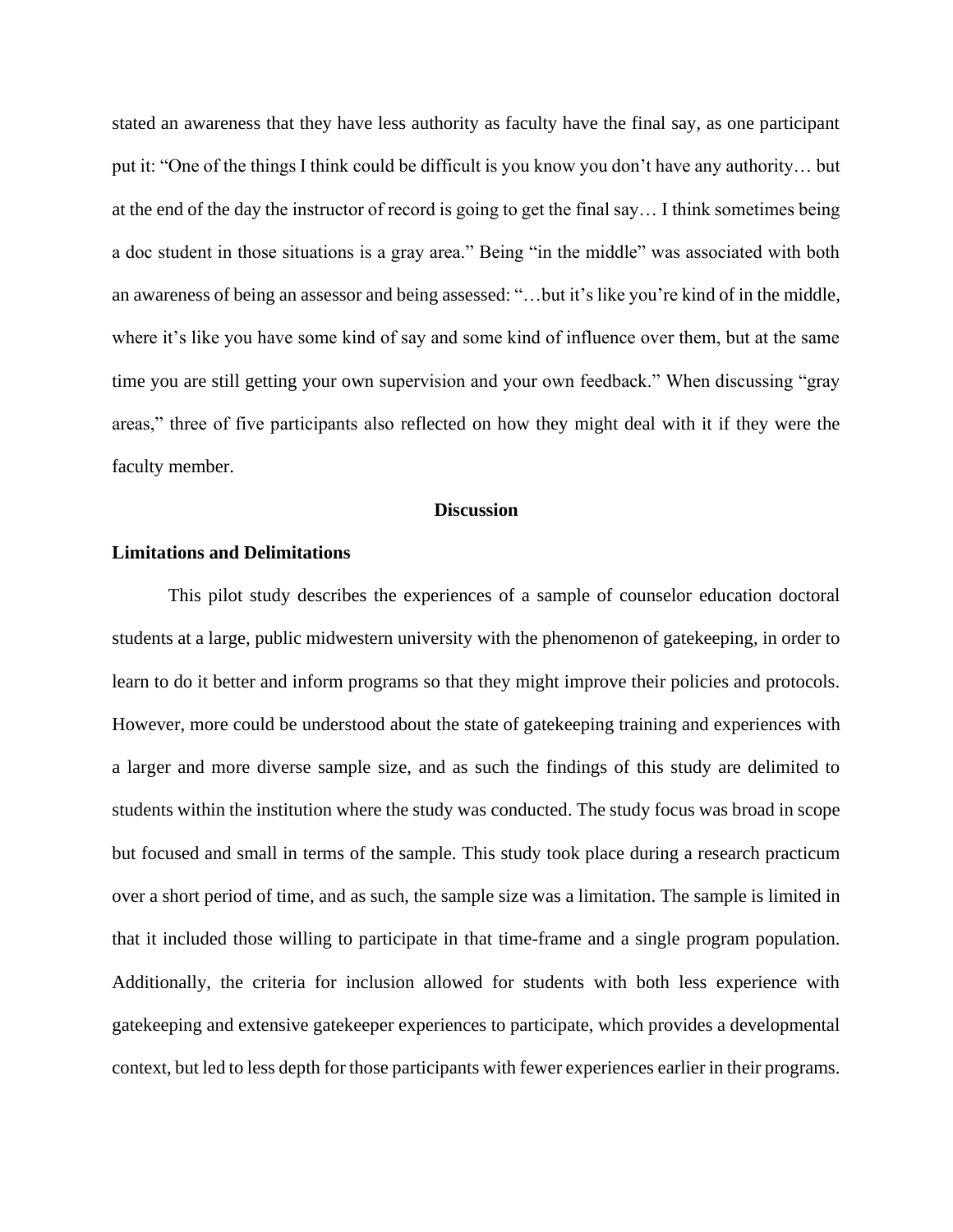Another key limitation is the lack of cultural diversity within the sample in the areas of race and ethnicity and gender, which was influenced by the short time-frame and demographics of the program. These limitations and delimitations will inform future studies on specificity of inclusion and exclusion criteria, hopefully increasing transferability.

#### **Positioning in Current Literature and Future Research**

This study is the first study to this author's knowledge on doctoral students' experiences as developing gatekeepers. Gatekeeping has been examined with faculty (Schuermann et al., 2018; Swank, 2014) and site supervisors (Freeman et al., 2016), including a study of gatekeeping amongst gatekeepers (Brown-Rice & Furr, 2015), but not with doctoral students. Additionally, current research on doctoral students focuses on the roles in which the students serve as gatekeepers, such as supervision (Dediego & Burgin, 2016; Majcher & Daniluk, 2009; Nelson et al., 2006; Trepal & Hammer, 2014) or teaching (Baltrinic et al., 2016, Hunter & Gilmore, 2011), as opposed to focusing more specifically on the role of being a gatekeeper. As such, this study serves as a pilot for future research focused on doctoral students as gatekeepers, and it provides initial findings on how doctoral students experience their role as a developing gatekeeper (Rapp et al., 2018).

Future research specifically focused on the learning experiences of a larger, more diverse group of counselor doctoral students, especially the experiential learning aspects of training, would provide greater context on doctoral gatekeeping development for the literature base. It is especially important that culturally diverse doctoral student perspectives be adequately represented in further studies, and research on the cultural context of gatekeeping from the perspectives of diverse doctoral students and faculty is warranted. Though Dickens, Ebrahim, and Herlihy (2016) explored multiple roles, the impact of multiple professional roles on doctoral student gatekeepers would be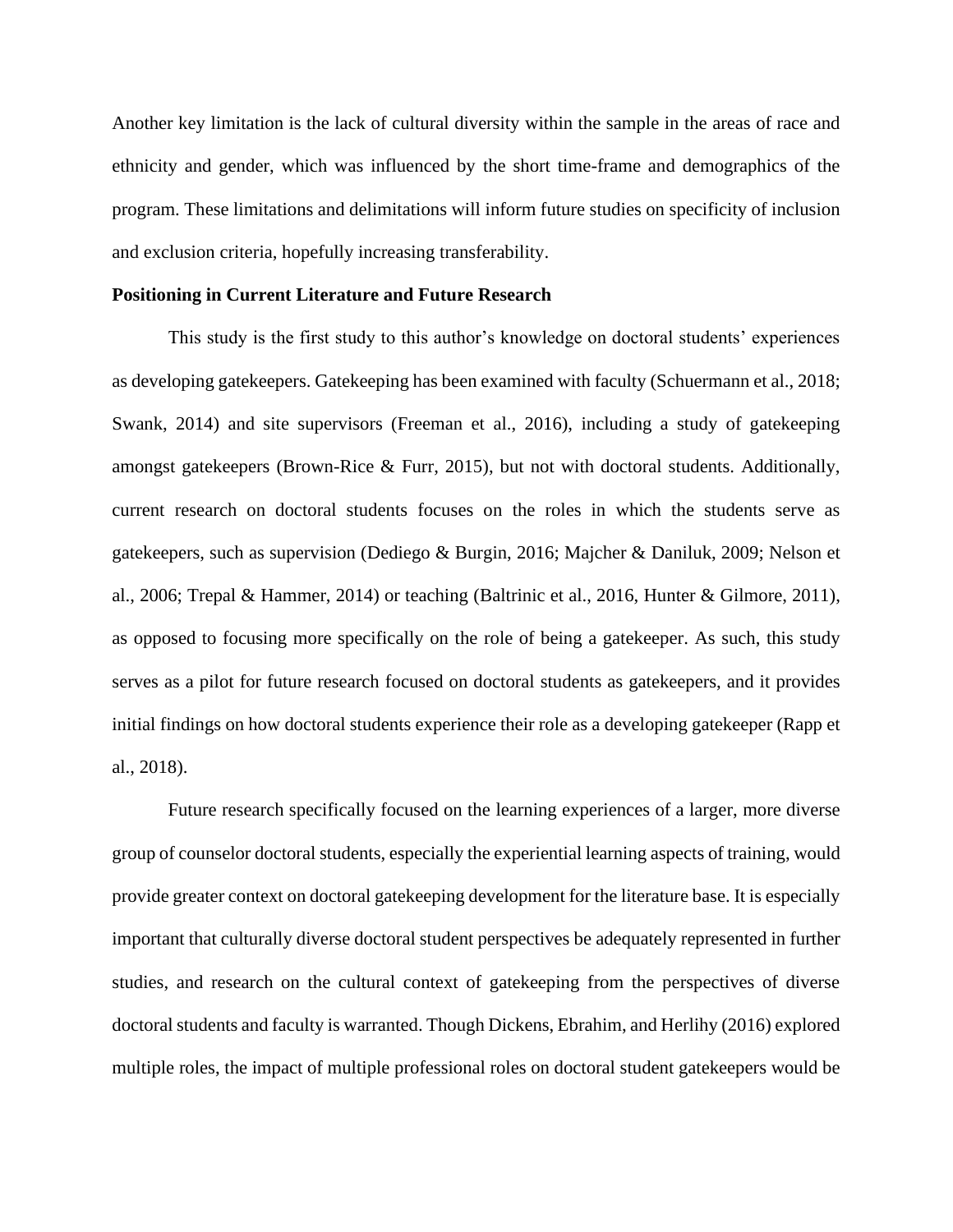a fruitful area of continued exploration. Additionally, the impact of cultural context and identities in experiential learning components of training has been explored (i.e., Baker & Moore, 2015, Goodrich & Shin, 2013), but research focused on how cultural factors influence gatekeeper development is needed. Finally, document review of program policies and studies with greater focus on doctoral students' experiences with the remediation process could improve understanding about how gatekeepers develop their approaches to remediation within and between programs (Dean et al., 2018; Bowen, 2009; Whitt, 2001).

#### **Conclusion**

This study has identified the importance of experiential learning and faculty mentorship for developing gatekeepers. Doctoral students in counselor education are tasked with the same responsibilities as faculty and supervisors, but they would benefit from increased training and experience with gatekeeping. Mentorship and experiential learning were identified as key themes in how doctoral students are already learning their roles as gatekeepers, so additional attention to gatekeeping in didactic coursework is also recommended. More research on doctoral students in counselor education programs is needed to better understand the training needs of developing gatekeepers for the profession. Additionally, cultural contexts inform teaching and supervision roles within the field and as such cultural contexts in supervision must be further explored with respect to their impact on gatekeeping. Finally, the institution where the study was conducted likely has a unique way that it addresses gatekeeping within the course content and structure relative to other universities, and it is hoped that this study may serve as a pilot for future research in this area.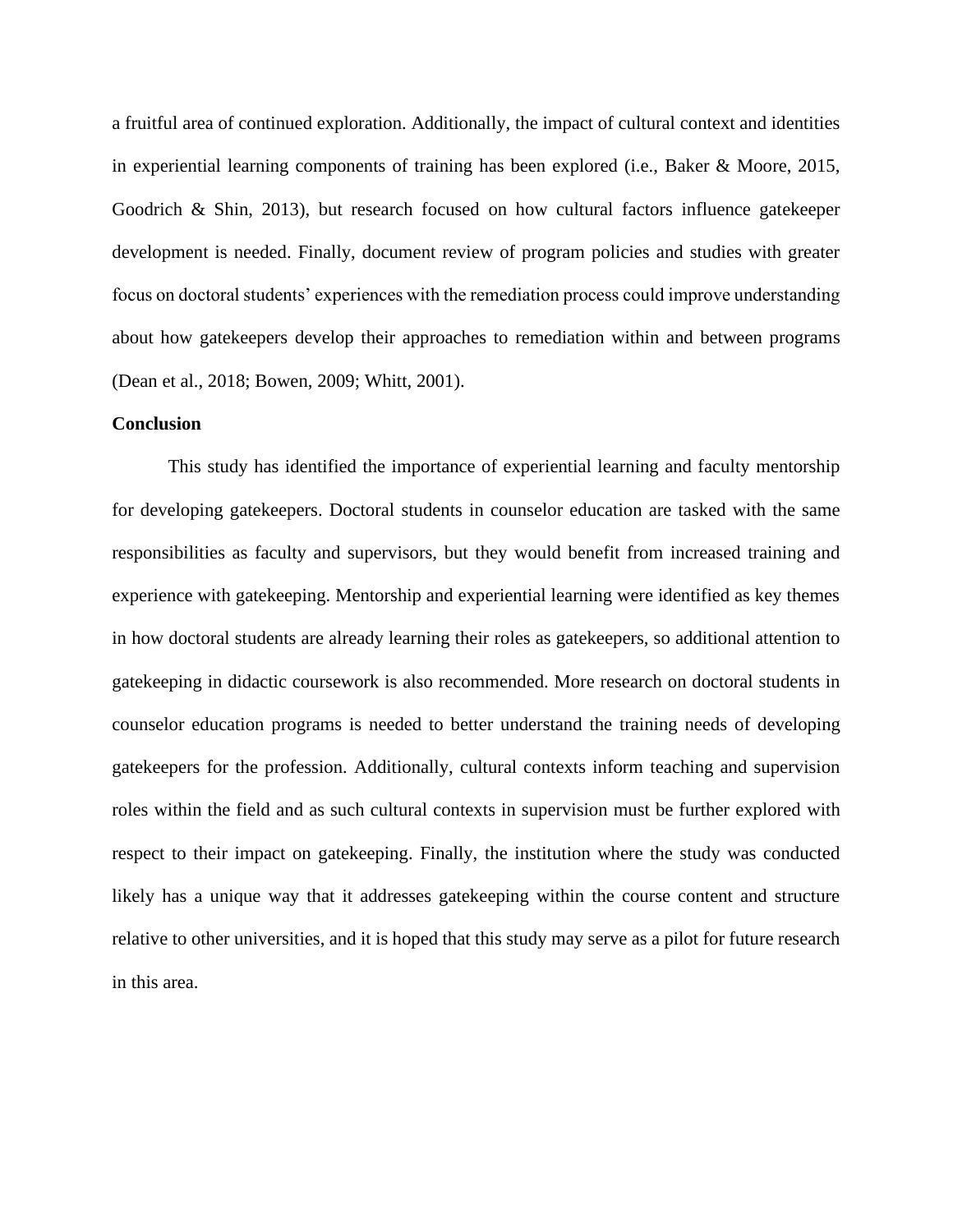#### **References**

American Counseling Association (ACA). (2014). ACA Code of Ethics. Alexandria, VA: Author. Baker, C., & Moore, I. (2015). Experiences of underrepresented doctoral students in counselor education. *Journal for Multicultural Education, 9*(2), 68-84.

- Bowen, G. A. (2009). Document analysis as a qualitative research method. *Qualitative Research Journal, 9*(2), 27-40.
- Brown-Rice, K., & Furr, S. (2015). Gatekeeping ourselves: Counselor educators' knowledge of colleagues' problematic behaviors. *Counselor Education and Supervision, 54*(3), 176-188.
- Brown-Rice, K., & Furr, S. (2016). Counselor educators and students with problems of professional competence: A survey and discussion. *Professional Counselor*, *6*(2), 134.
- Bryant, J. K., Druyos, M., & Strabavy, D. (2013). Gatekeeping in counselor education programs: An examination of current trends. In G. R. Walz & J. C. Bleuer (Eds.) *Ideas and Research You Can Use: VISTAS 2013* (Article 51). Retrieved from http://www.counseling.org/knowledge-center/vistas.
- Collins, N. M., & Pieterse, A. L. (2007). Critical incident analysis based training: An approach for developing active racial/cultural awareness. *Journal of Counseling & Development, 85*, 14–23.
- Council for Accreditation of Counseling & Related Educational Programs (CACREP). (2016). CACREP accreditation standards and procedures manual. Alexandria, VA: Author.
- Creswell, J. W. & Poth, C. N. (2018). *Qualitative inquiry and research design: Choosing among*  five approaches (4<sup>th</sup> ed.). Thousand Oaks, CA: SAGE Publications, Inc.
- Dediego, A., & Burgin, E. (2016). The doctoral student as university supervisor: Challenges in fulfilling the gatekeeping role. *Journal of Counselor Leadership and Advocacy, 3*(2), 173- 183.
- Dickens, K. N., Ebrahim, C. H., & Herlihy, B. (2016). Counselor education doctoral students' experiences with multiple roles and relationships. *Counselor Education and Supervision, 55*(4), 234-249.
- Dillman, D. A., Smyth, J. D., & Christian, L. M. (2014). *Internet, phone, mail, and mixed-mode surveys: The tailored design method* (4<sup>th</sup> ed.). Hoboken, NJ: Wiley.
- Falender, C. A., Shafranske, E. P., & Ofek, A. (2014). Competent clinical supervision: Emerging effective practices, *Counselling Psychology Quarterly, 27*(4), 393-408.
- Foster, J. M., Leppma, M., & Hutchinson, T. S. (2014). Students' perspectives on gatekeeping in counselor education: A case study. *Counselor Education and Supervision,53*(3), 190-203.
- Freeman, B., Garner, C., Fairgrieve, L., & Pitts, M. (2016). Gatekeeping in the field: Strategies and practices. *Journal of Professional Counseling, Practice, Theory, & Research, 43*(2), 28-41.
- Frick, M., & Glosoff, H. (2014). Becoming a supervisor: Qualitative findings on self-efficacy beliefs of doctoral student supervisors-in-training. *The Professional Counselor, 4*(1), 35- 48.
- Gaubatz, M. D., & Vera, E. M. (2002). Do formalized gatekeeping procedures increase programs' follow-up with deficient trainees? *Counselor Education and Supervision, 41*, 294-305.
- Gaubatz, M. D., & Vera, E. M. (2006). Trainee competence in master's-level counseling programs: A comparison of counselor educators' and students' views. *Counselor Education and Supervision, 46*(1), 32-43.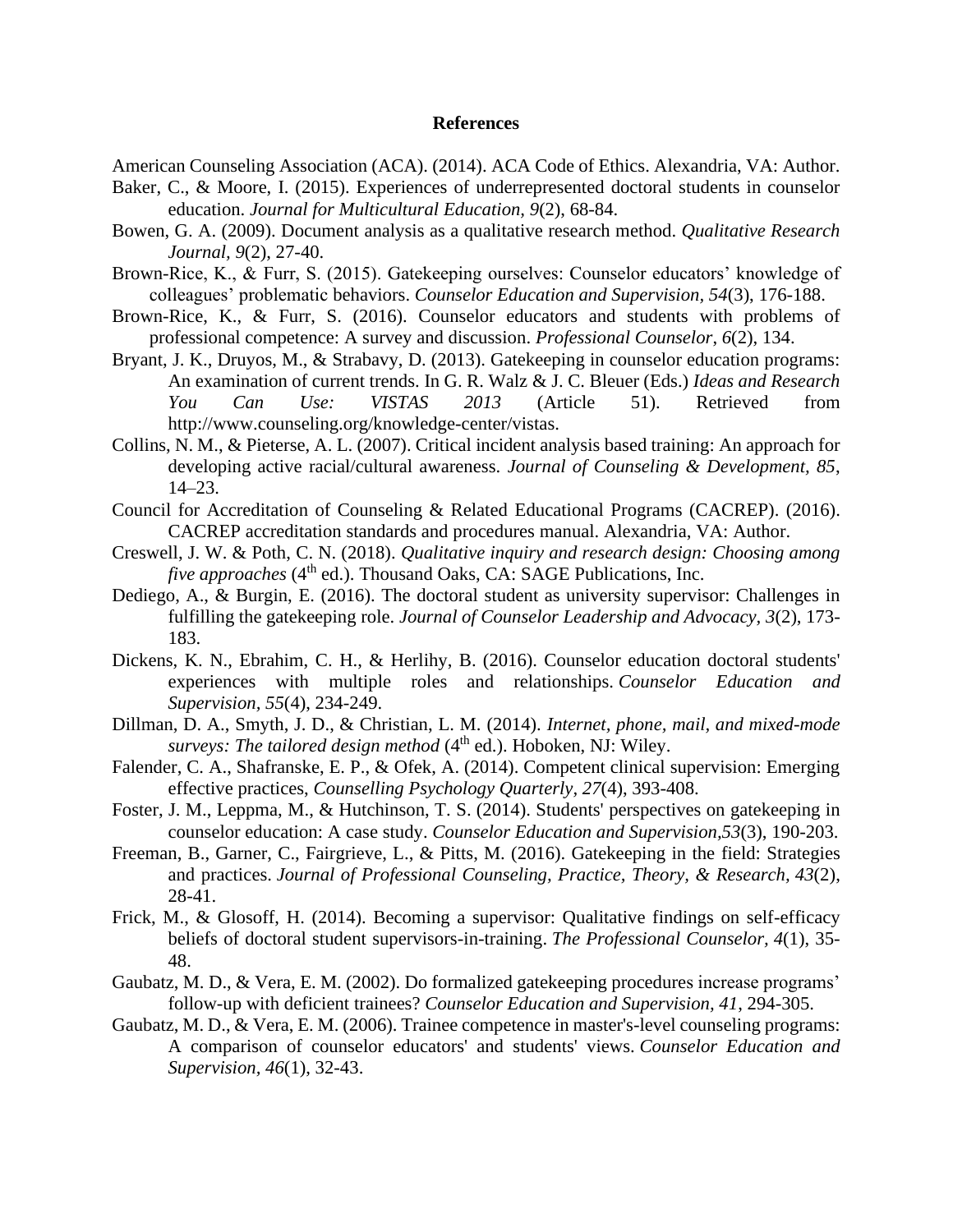- Gazzola, N., De Stefano, J., Thériault, A., & Audet, C. (2013). Learning to be supervisors: A qualitative investigation of difficulties experienced by supervisors-in-training. *The Clinical Supervisor, 32*(1), 15-39.
- Glance, D., Fanning, G., Schoepke, A., Soto, W., & Williams, M. A., Sr. (2012). Gatekeeping in counselor education. In *Ideas and research you can use: VISTAS 2012*. Retrieved from http://www.counseling.org/resources/library/ vistas/vistas12/Article\_11.pdf
- Goodrich, K. M., & Shin, R. Q. (2013). A culturally responsive intervention for addressing problematic behaviors in counseling students. *Counselor Education and Supervision, 52*, 43–55.
- Haskins, N., & Singh, A. (2015). Critical Race Theory and counselor education pedagogy: Creating equitable training. *Counselor Education and Supervision, 54*(4), 288-301.
- Henderson, K., & Dufrene, R. (2013). Student behaviors and remediation: An empirical study. *Journal of Professional Counseling, Practice, Theory, & Research, 40*(2), 2-14.
- Henfield, M., Woo, H., & Washington, A. (2013). A phenomenological investigation of African American counselor education students' challenging experiences. *Counselor Education and Supervision, 52*(2), 122-136.
- Hindes, Y. L., & Andrews, J. J. W. (2011). Influence of gender on the supervisory relationship: A review of the empirical research from 1996 to 2010/Influence du genre sur la relation de supervision: Survol de la recherche empirique de 1996 à 2010. *Canadian Journal of Counselling and Psychotherapy, 45*(3), 240-261.
- Hollingsworth, M. A., & Fassinger, R. E. (2002). The role of faculty mentors in the research training of counseling psychology doctoral students. *Journal of Counseling Psychology, 49*, 324–330.
- Homrich, A. M. (2009). Gatekeeping for personal and professional competence in graduate counseling programs. *Counseling & Human Development, 41*(7), 1-23.
- Hughes, F. R., & Kleist, D. M. (2005). First-semester experiences of counselor education doctoral students. *Counselor Education and Supervision, 45*, 97–108.
- Limberg, D., Bell, H., Super, J. T., Jacobson, L., Fox, J., DePue, M. K, Christmas, C., Young, M. E., & Lambie, G. W. (2013). Professional identity development of counselor education doctoral students: A qualitative investigation. *The Professional Counselor, 3*(1), 40–53.
- Majcher, J., & Daniluk, J. C. (2009). The process of becoming a supervisor for students in a doctoral supervision training course. *Training and Education in Professional Psychology, 3*, 63–71.
- Marshall, C. & Rossman, G. B. (2016). Managing, analyzing, and interpreting data. In *Designing Qualitative Research* (6<sup>th</sup> ed.). Thousand Oaks, CA: SAGE Publications, Inc.
- Maxwell, J. A. (2005). Qualitative research design: An interactive approach In *Applied social*  studies research method studies, 41 (2<sup>nd</sup> ed., pp. 33-63). Thousand Oaks, CA: SAGE Publications, Inc.
- McCaughan, A. M., & Hill, N. R. (2015). The gatekeeping imperative in counselor education admission protocols: The criticality of personal qualities. *International Journal for the Advancement of Counselling, 37*(1), 28-40.
- Mertens, D. M. (2015). *Research and evaluation in education and psychology: Integrating diversity with qualitative, quantitative, and mixed methods.* Thousand Oaks, CA: SAGE Publications, Inc.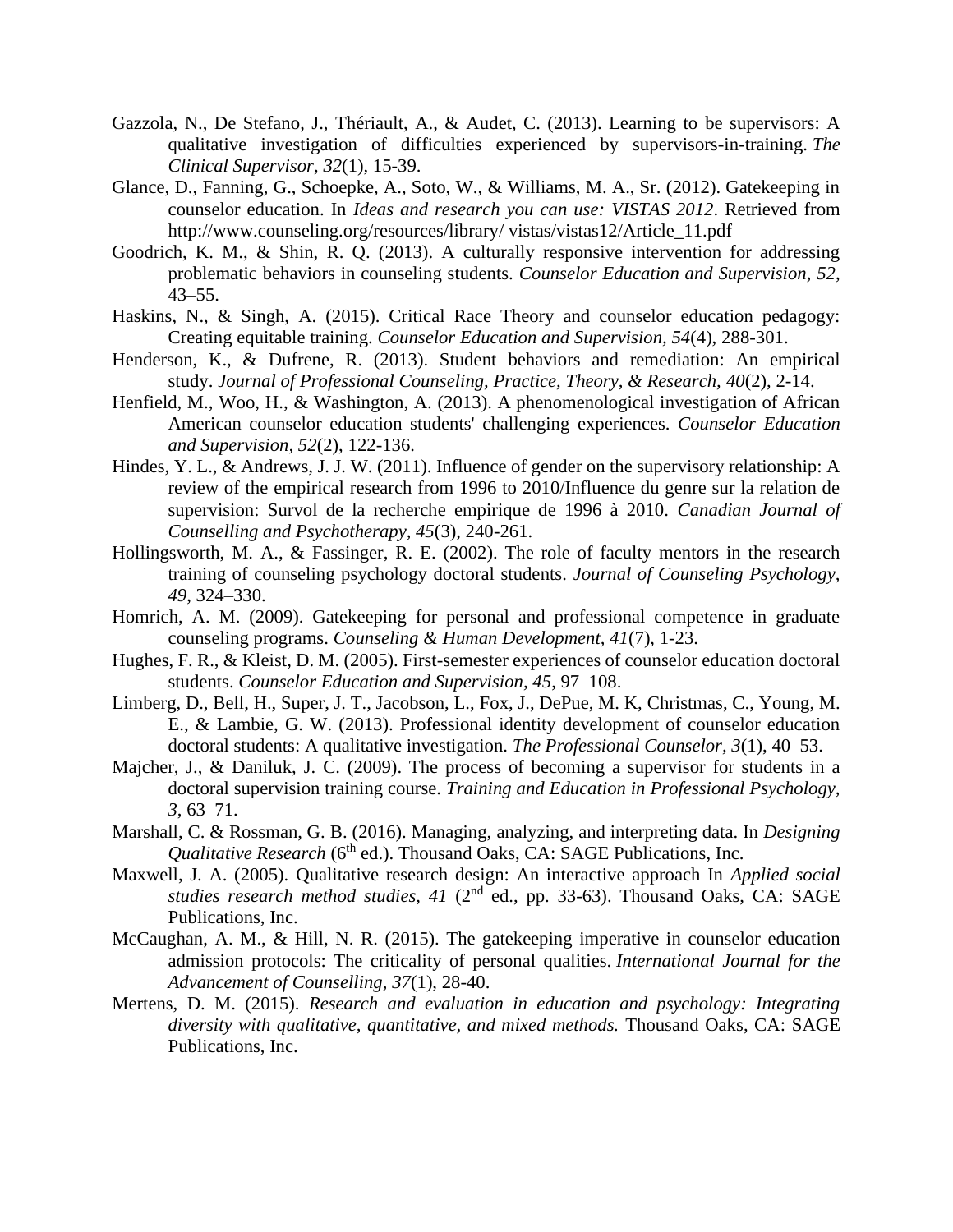- Merriam, S. B., & Tisdell, E. J. (2015). *Qualitative research: A guide to design and implementation*. Retrieved from https://ebookcentral-proquestcom.libproxy.library.wmich.edu
- Moustakas, C. (1994). *Phenomenological research methods.* Thousand Oaks, CA: SAGE Publications, Inc.
- Nelson, K. W., Oliver, M., & Capps, F. (2006). Becoming a supervisor: Doctoral student perceptions of the training experience. *Counselor Education and Supervision, 46*, 17–31.
- Nilsson, J. E., & Duan, C. (2007). Experiences of prejudice, role difficulties, and counseling selfefficacy among U.S. racial and ethnic minority supervisees working with white supervisors. *Journal of Multicultural Counseling and Development, 35*(4), 219–229.
- Patton, M. Q. (2015). Designing qualitative studies. In M. Q. Patton*, Qualitative research & evaluation methods: From theory to practice*  $(4<sup>th</sup>$  ed., pp. 244-326). Thousand Oaks, CA: SAGE Publications, Inc.
- Protivnak, J. J., & Foss, L. L. (2009). An exploration of themes that influence the counselor education doctoral student experience. *Counselor Education and Supervision, 48*(4), 239– 256.
- Rapisarda, C. A., Desmond, K. J., & Nelson, J. R. (2011). Student reflections on the journey to being a supervisor. *The Clinical Supervisor, 30*, 109–113.
- Richards, L. (2010). *Handling qualitative data: A practical guide* (3<sup>rd</sup> ed.). Thousand Oaks, CA: SAGE Publications, Inc.
- Saldaña, J. (2015). *The coding manual for qualitative researchers* (3rd ed.). Thousand Oaks, CA: SAGE Publications, Inc.
- Toma, J. D. (2011). Approaching rigor in applied qualitative research. In C. F. Conrad & R. C. Serlin (Eds.), *The SAGE handbook for research in education* (2<sup>nd</sup> ed.). Thousand Oaks, CA: SAGE Publications, Inc.
- Trepal, H., & Hammer, T. (2014). Critical incidents in supervision training: Doctoral students' perspectives. *Journal of Professional Counseling, Practice, Theory, & Research, 41*(2), 2- 14.
- Whitt, E. J. (2001). Document analysis. In C. F. Conrad, J. G. Haworth, & L. R. Lattuca (Eds.), *Qualitative research in higher education: Expanding perspectives (2<sup>nd</sup> ed., pp. 447-454).* Boston, MA: Pearson.
- Ziomek-Daigle, J., & Christensen, T. (2010). An emergent theory of gatekeeping practices in counselor education. *Journal of Counseling & Development, 88*(4), 407-415.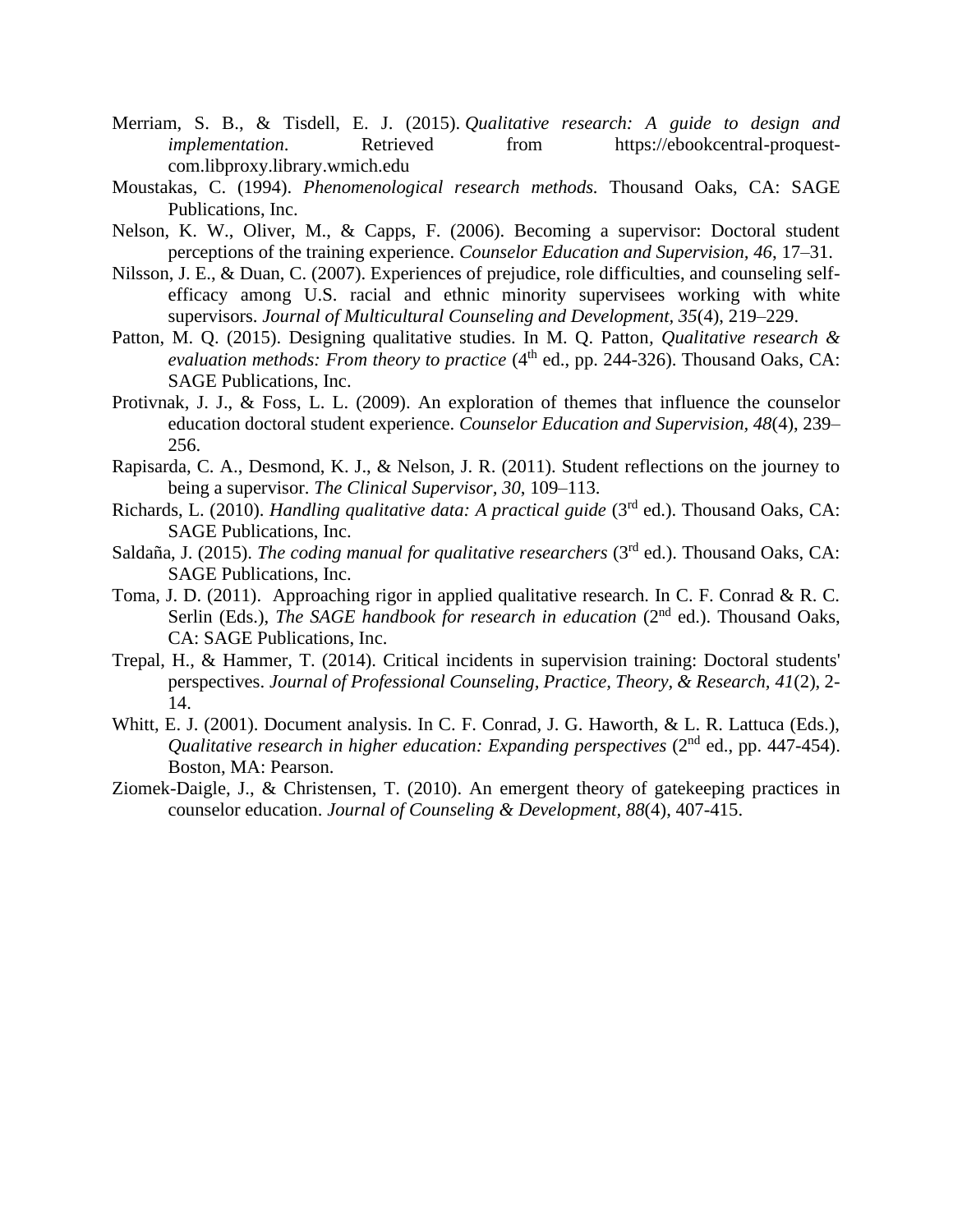## **Appendix A**

- Tell me about what gatekeeping means to you.
	- o Give me an example.
	- o How might you define gatekeeping?
- What are your experiences with gatekeeping during your doctoral program?
	- o Give me an example.
	- o Please say more about what those experiences were.
- How do you decide when gatekeeping is necessary?
	- o Give me an example.
	- o What is a hypothetical scenario in which you would know gatekeeping is necessary?
	- o What do you look for when making the decision to gatekeep?
- What is your process when you have a gatekeeping concern about a trainee?
	- o Give me an example of someone you felt might be violating ethical, professional, or program standards.
	- o Walk me through your thought process when you are worried someone is deficient in skills and/or disposition.
	- o What might you do in a hypothetical situation in which you encounter a gatekeeping concern?
- How did you learn to gatekeep?
	- o Tell me about who or what you have encountered in the program that helped you understand gatekeeping.
	- o What is your first memory of having to gatekeep?